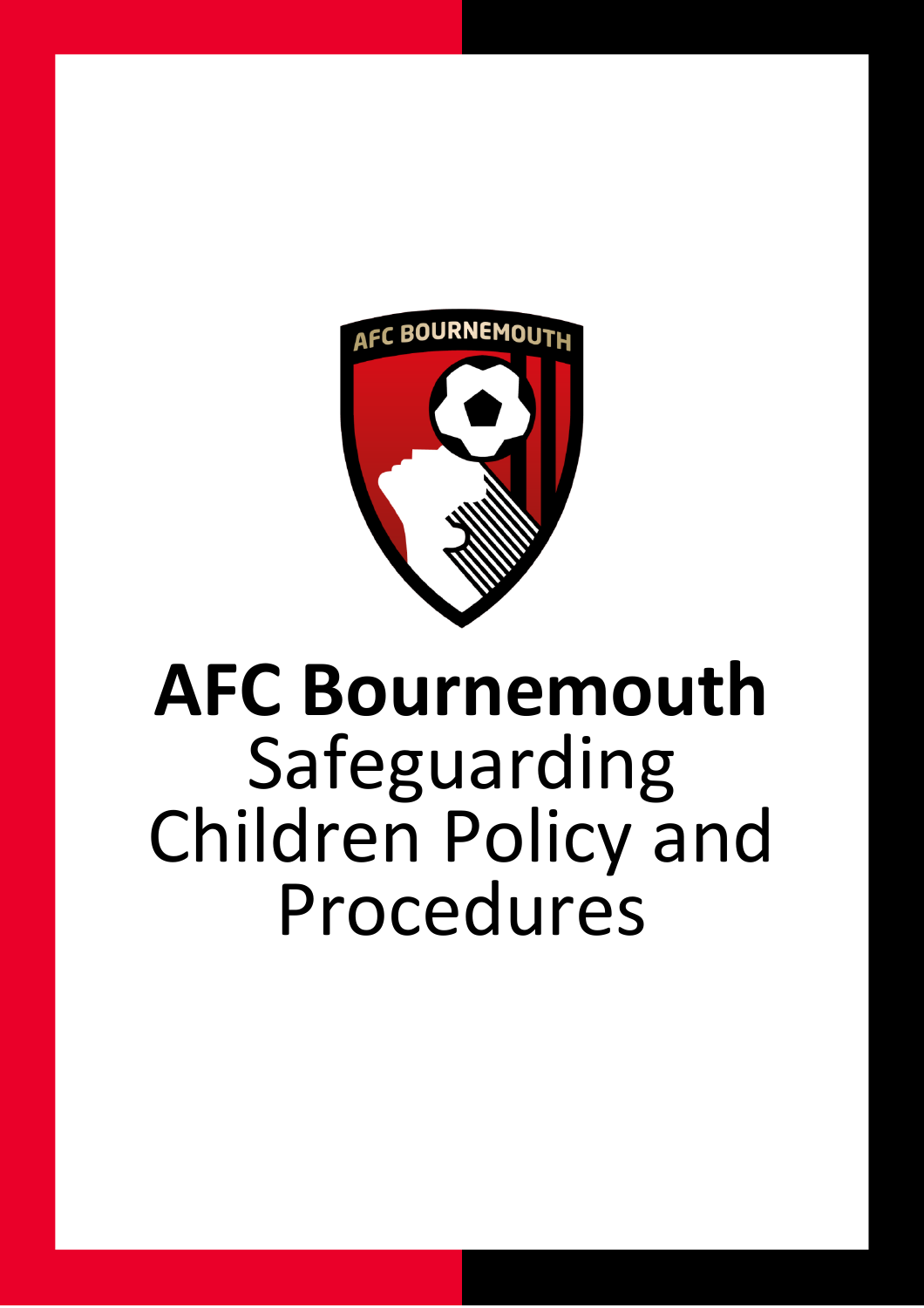

**Prepared by:** Meredith Hack, Head of Safeguarding

## **Approved by:**

Neill Blake, Chief Executive

December 2021

AFC Bournemouth will review this policy annually, when legislation changes or following any learning outcomes from safeguarding incidents, concerns, or allegations.

**Review Date:** December 2022 Version – V7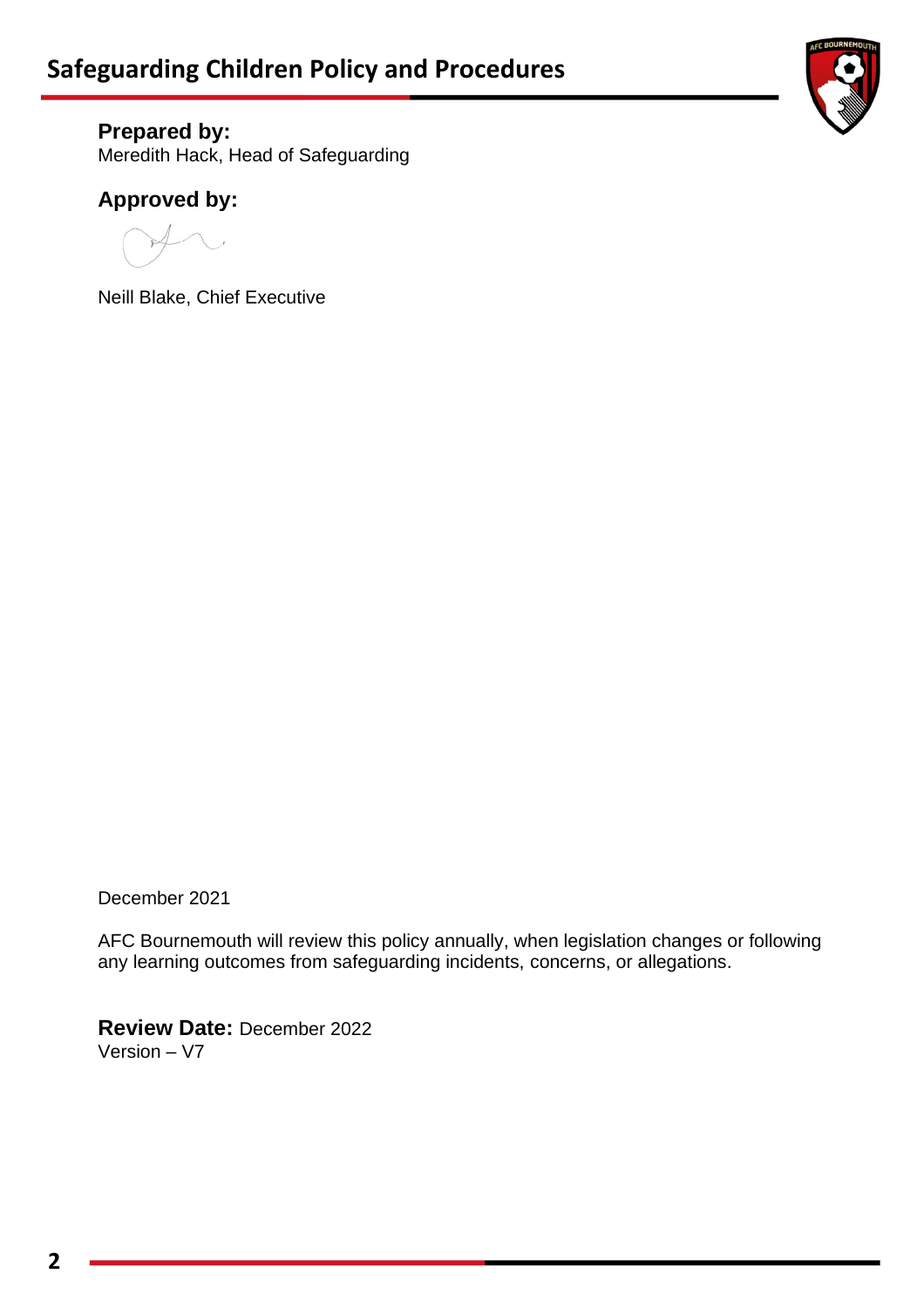

# **Foreword from the Board**

AFC Bournemouth is fully committed to ensuring the safety and well-being of all individuals and communities with whom we interact, and therefore our aim is for the golden thread of safeguarding to be woven through every element of the club's work.

Through the application of this policy, we acknowledge our duty of care to safeguard and promote the welfare of children, young people and adults at risk.

All staff, players and volunteers are expected to share our commitment and to support in creating a safe and positive environment for everybody and a culture of safeguarding vigilance across our club. In turn, we will enable our staff through learning and development and the sharing of pertinent information.

**NEILL BLAKE**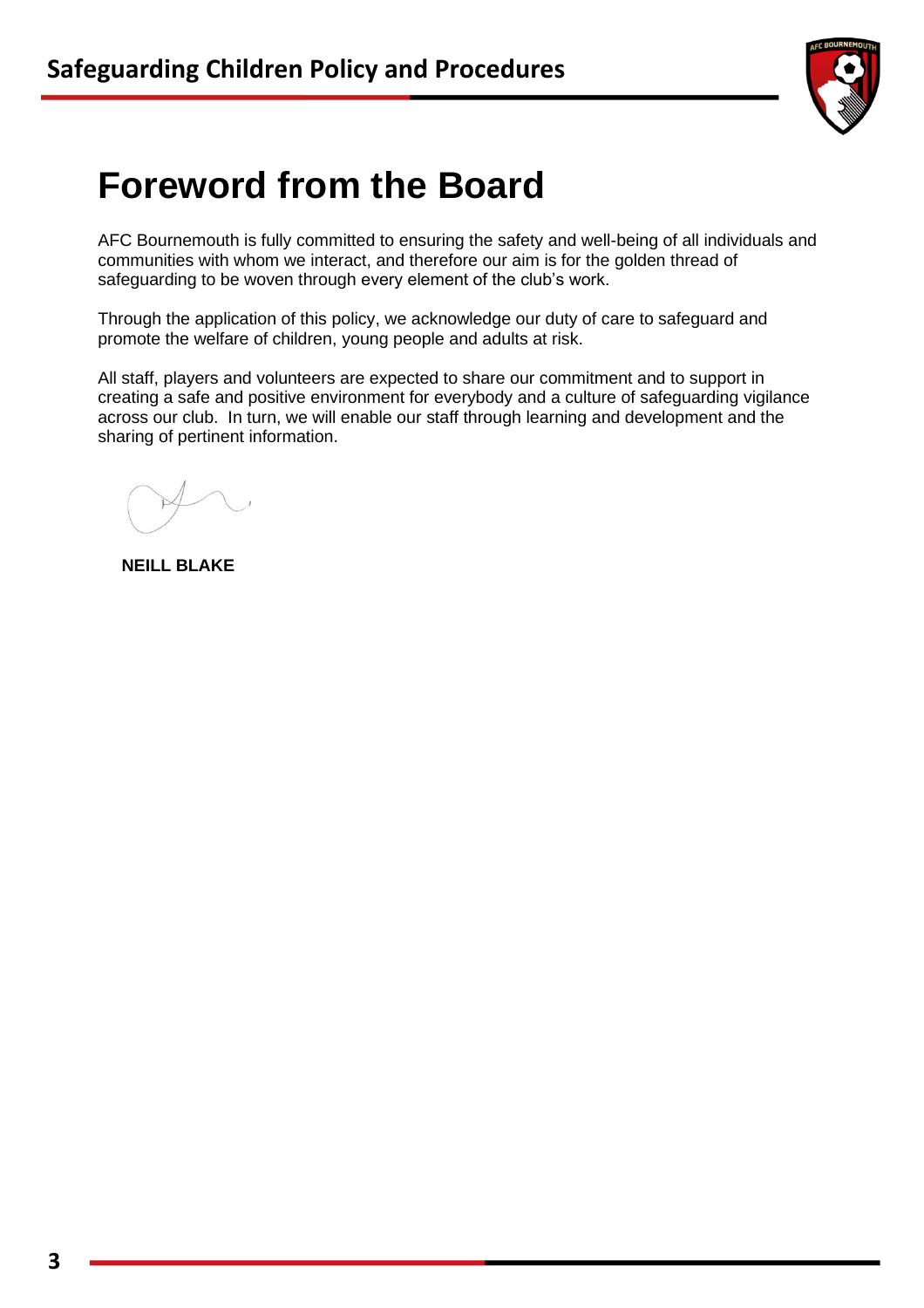## **INTRODUCTION**

AFC Bournemouth is committed to creating a culture where safeguarding responsibilities and procedures for raising concerns are widely understood and embedded in our values. We are fully committed to seeking to provide a safe environment for everyone involved with the Club.

#### **Our Safeguarding Vision:**

AFC Bournemouth strives to ensure that everyone in our care or attending our activities feels safe, protected, and free from the risk of harm.

The Club takes its safeguarding responsibilities very seriously and we are committed to creating a safe and positive environment for everyone.

#### **Our Safeguarding Values:**

Safeguarding is woven through our practices, and we aspire to create a culture within the club where all involved feel:

**Trusted** - We will promote good safeguarding practice and ensure it is widely understood, openly discussed and where all staff recognise their role they play in keeping children, other vulnerable people, themselves, and their colleagues safe from harm.

**Protected** - We will provide an environment where persons who engage with the club do so in the knowledge that they will have a positive and rewarding experience.

**Supported** - We will respect and support everyone and everything we encounter giving everyone the opportunity to develop and strive to improve.

**Heard** - We aim to create a culture that gives everyone a voice and takes account of their rights and wishes and enables the club to strengthen its safeguarding arrangements.

## **POLICY STATEMENT**

AFC Bournemouth is committed to safeguarding and protecting children who engage in Club organised activities.

Safeguarding is about protecting children from abuse or neglect and educating those around them to recognise the signs and dangers.

Safeguarding is defined within 'Working Together to Safeguard Children 2018' as:

• Protecting children and young people from maltreatment;

• Preventing impairment of children or young people's health or development;

• Ensuring that children and young people are growing up in circumstances consistent with the provision of safe and effective care; and

• Taking action to enable all children and young people to have the best life chances

The policy and procedure reflect statutory responsibilities and are governed by rules and regulations set out in the 1989 ad 2004 Children Act government guidance and complies with best practice and EFL requirements.

#### **Scope:**

This policy and procedure relate to safeguarding children to ensure best practice in safeguarding is promoted and adhered to. Any safeguarding concerns regarding Adults at Risk

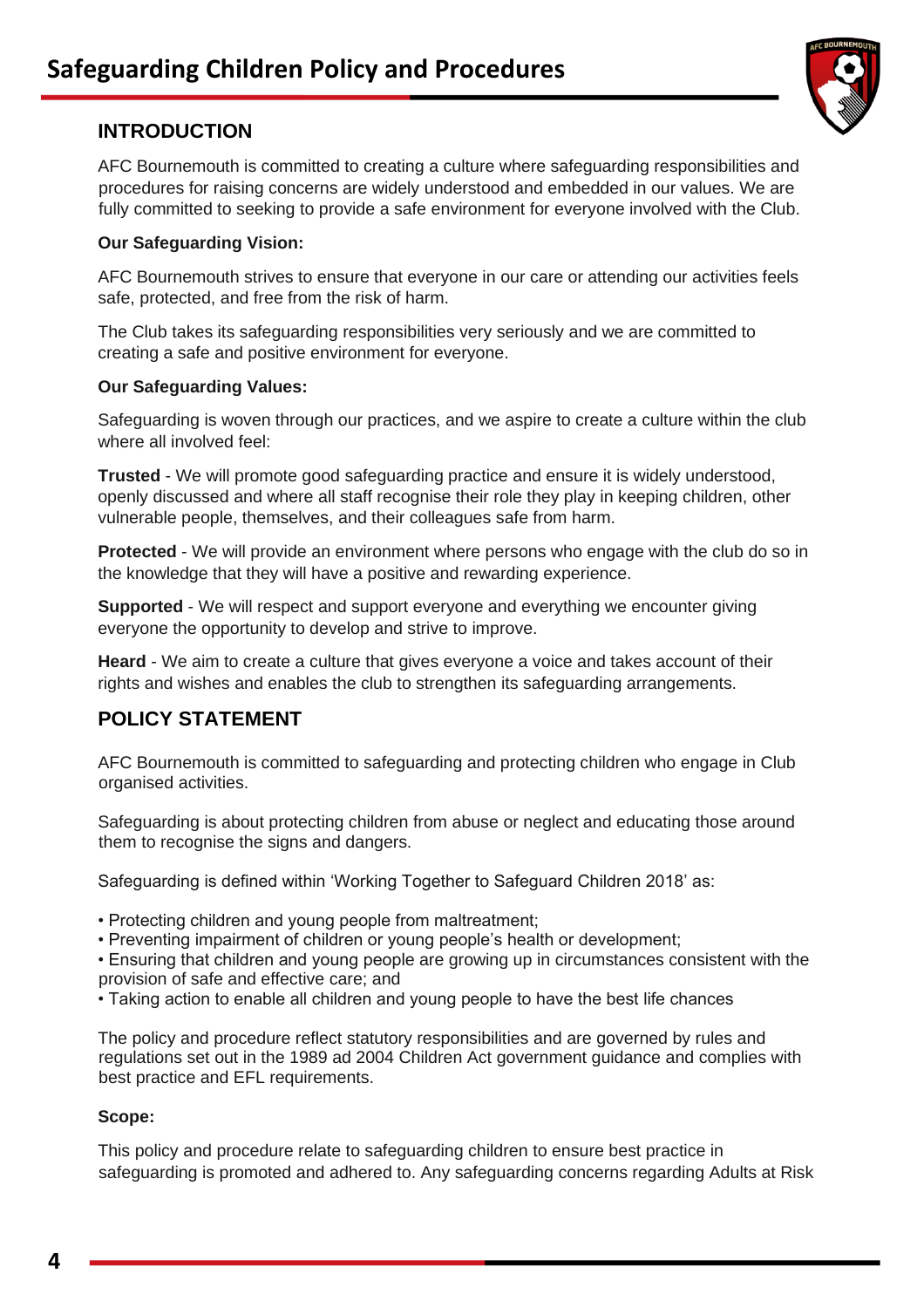## **Safeguarding Children Policy and Procedures**



will fall under the AFC Bournemouth 'Safeguarding Adults at Risk' Policy. This policy applies to all staff members of the business, including full time, part time, casual or pieceworker as well as any Consultants and Volunteers who work within the parameters of those at-risk groups of staff, customers or clients. All staff members, Consultants and Volunteers are required to adhere to this policy.

For the avoidance of doubt, when using the term 'club' in the policy document, this includes AFC Bournemouth Club, The Academy and The Community Sports Trust (CST).

It applies to all locations owned and operated by the Club including at locations hired to provide Club activities.

The Board may amend this policy at any time. The Board will continue to review this policy to ensure it is achieving its aims.

Failure to comply with this policy may be treated as misconduct and be dealt with under our Disciplinary Procedure and if a breach amounts to gross misconduct this may result in dismissal, possibly criminal prosecution and reporting of any incident to the appropriate regulatory or investigative body.

The well-being of children is paramount for all staff and accordingly, they must read and fully understand this policy. Where appropriate, the following guidelines will be supplemented by in service training and additional guidance.

All staff: full time, part time, casual, piece worker, consultants and volunteers have the responsibility to report any concerns to the Head of Safeguarding.

#### **Definition of a Child:**

A child is defined as anyone up to their 18th birthday. This definition will cover the phrase 'children and young people'. (Children's Act 1989)

The aims of AFC Bournemouth's Safeguarding Children Policy are:

- To safeguard all children who interact with the club.
- To demonstrate best practice in the safeguarding children.
- To develop a positive and pro-active welfare programme to enable all children to participate in an enjoyable and safe environment; and
- To promote high ethical standards throughout AFC Bournemouth activities

#### **The key principles underpinning this policy are**

- To safeguard all children who interact with the club.
- The child's welfare is, and must always be, the paramount consideration.
- All children have a right to be protected from abuse, exploitation, or poor practice, irrespective of their age, disability, gender reassignment, marriage and civil partnership, pregnancy and maternity, race, religion and belief, sex or sexual orientation. (Equality Act 2010)
- The club is committed to address the additional vulnerability of some participants and the extra barriers they may face e.g. those in care, looked after children, those with mental health issues, disability or impairment etc. It should be recognised that talented and elite football players are additionally vulnerable. **The club Equality & Promoting Diversity Policy should be referred to and followed where any concerns are identified.**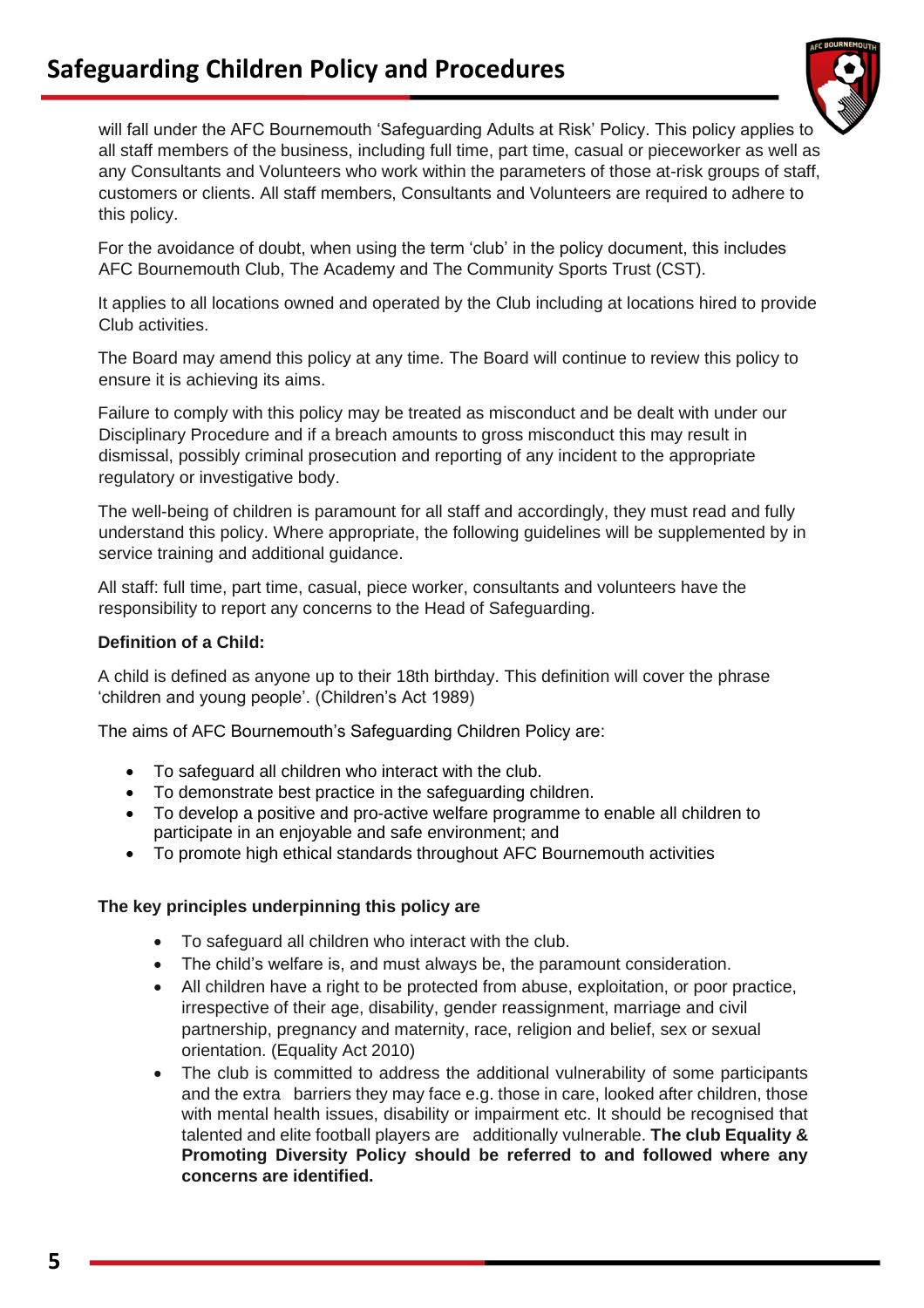

- All allegations of abuse or poor practice will be taken seriously and responded to efficiently and proportionately.
- Staff dealing with a report or suspicion of abuse or poor practice should respond in ways that are child-centred and recognise children and young people's rights to participate in decisions about them in line with their maturity and focussing on the needs of the child.
- Staff responding to allegations or concerns should do so in a transparent and fair manner.
- Recruiting employees, casual workers, agency staff, consultants, and volunteers safely, ensuring all necessary checks are made.
- To ensure that coaches, parents, and other adults who come into contact with children provide good role models of behaviour and have received effective management and training.
- If and where necessary, sharing information and making referrals about concerns with statutory authorities in a confidential and timely manner.
- Working in partnership with statutory agencies.
- Report when appropriate to the Disclosure and Barring Service (DBS) anybody delivering a regulated activity for AFC Bournemouth who is believed by the club to present a risk of harm to children. Where the club 'withdraws permission' for a person to deliver a regulated activity they will also be reported to the DBS.

## **ROLES AND RESPONSIBILITIES**

#### **HEAD OF SAFEGUARDING**

AFC Bournemouth has a full time Head of Safeguarding who has operational responsibility for the club's safeguarding arrangements for all activities. This includes case management and the development and monitoring of policy and procedure.

The Head of Safeguarding reports directly to the clubs Operations Director and the Senior Safeguarding Lead at Board level.

During periods of absence the responsibilities of the Head of Safeguarding may be delegated to one or more members of staff known as Safeguarding Officers. The Head of Safeguarding will ensure that Safeguarding Officers are properly trained and supported to complete this function.

#### **See appendix 1 for safeguarding organisational structure chart**

### **PROCEDURES**

#### **RECRUITMENT AND DISCLOSURE**

The Club operates within best practice and safer recruitment guidelines to ensure we take all steps to prevent unsuitable individuals from working with, having access to or influence over children and vulnerable people.

As part of the Club's safer recruitment and selection process, all offers of work for positions which involve working with children are subject to the outcome of satisfactory Disclosure and Barring Service (DBS) at the level deemed suitable for the position offered and subject to appropriate references.

The club adheres to the English Football League disclosure eligibility guidance document when completing DBS.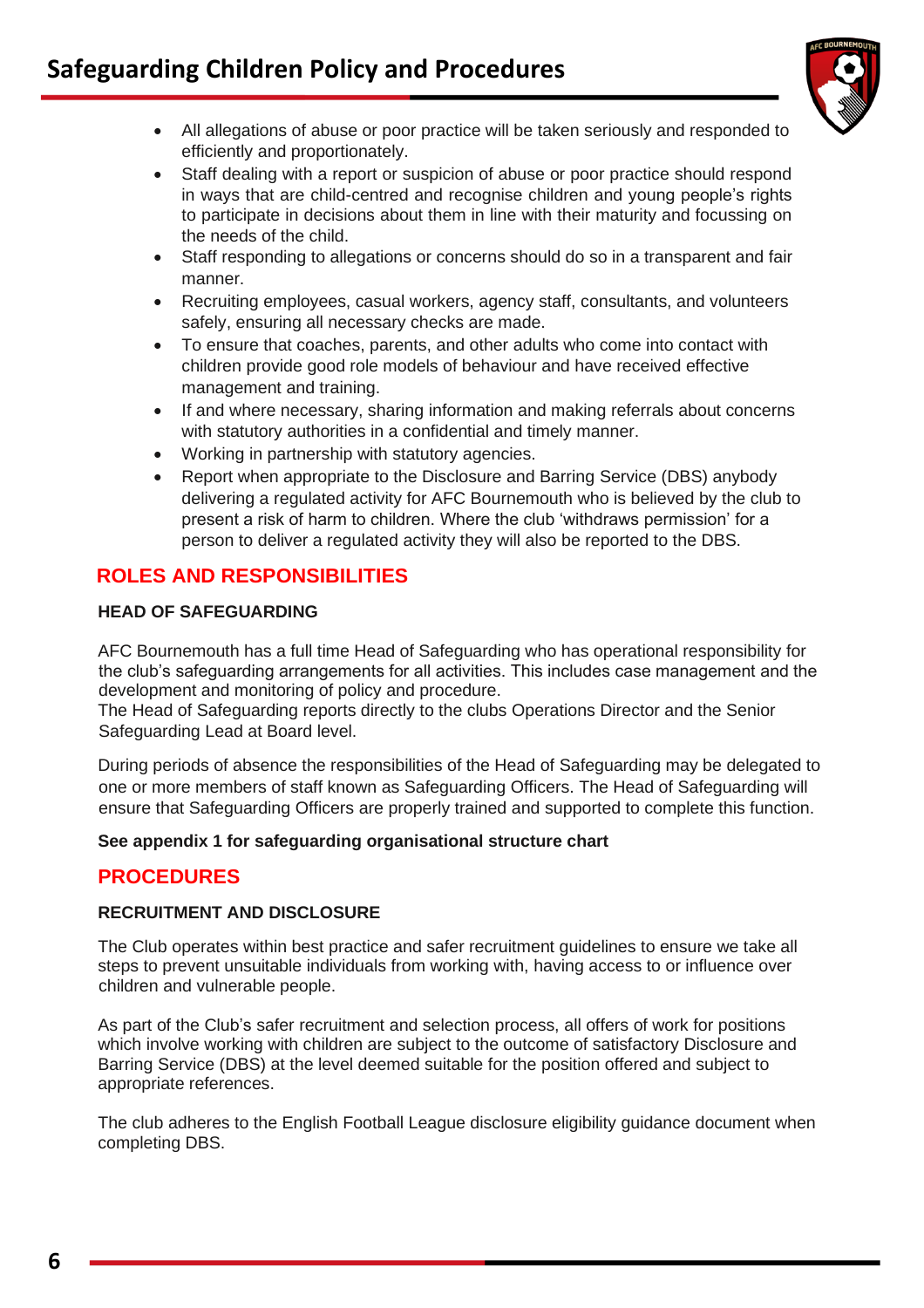

All offers of work are subject to the outcome of the screening process and until such time as a satisfactory DBS has been received, the member of staff will not be permitted to work with children.

Those in regulated activity will be required to complete a DBS every 3 years and are required to inform the Club if their circumstances have changed that will affect their DBS status. All staff involved in regulated activity will complete self-declaration form on prior to commencement of role and there after annually.

Should an individual's DBS check reveal any convictions the Club will consider whether the nature of the offence/offences render's the person concerned unsuitable for working with children and young people. In such circumstances, when the nature of any disclosure must be considered, a risk assessment will be carried out to assess the information contained within the disclosure certificate.

The individual may also be asked to attend an interview prior to a recruitment decision being made.

On occasions the County FA Safeguarding Officer and/or the Local Safeguarding Children Board Manager may be asked to attend the risk assessment meeting.

#### **The Club has a safe recruitment policy which deals with all aspects of safe recruitment of staff and the case management of disclosures with content.**

#### **STAFF TRAINING**

All staff working in direct contact with children shall be required to complete the FA Safeguarding Children Workshop and undertake a refresher course, as advised by the FA every 3 years. Details of those satisfactory completing this course are retained by the club. On commencement of role all staff are required to have a safeguarding Induction with the Head of Safeguarding which will include familiarisation with the club's Policies, Procedures and Club's Employee Handbook, code of Conduct and individual's responsibilities around safeguarding.

#### **PARENTAL CONSENT**

AFC Bournemouth will make every effort to obtain parental consent for all activities using a signed parental consent form. AFC Bournemouth will do everything it can to safeguard children in its care but recognise that in some circumstances, due to the nature of the work carried out, obtaining parental consent for activities is not always possible.

#### **USE OF IMAGES**

The club takes its guidance on the use of images from guidelines issued by the FA and English Football League (Guidance for Safer Working Practice).

- All images are taken by club officials who have been briefed by the member of staff (and where possible a club Safeguarding Officer) responsible for the activity being photographed / filmed.
- Before taking images of children, parental consent is sought in writing at the start of each football season or prior to the activity taking place. Parents/Legal Guardians are responsible for informing the club of any change of circumstances within the season which may affect consent.
- Parents/Legal Guardians will be informed of how the image will be used. The club will not allow an image to be used for something other than that for which it was initially agreed.
- All children featured in club publications will be appropriately dressed.
- Where possible, the image will focus on the activity taking place and not a specific child.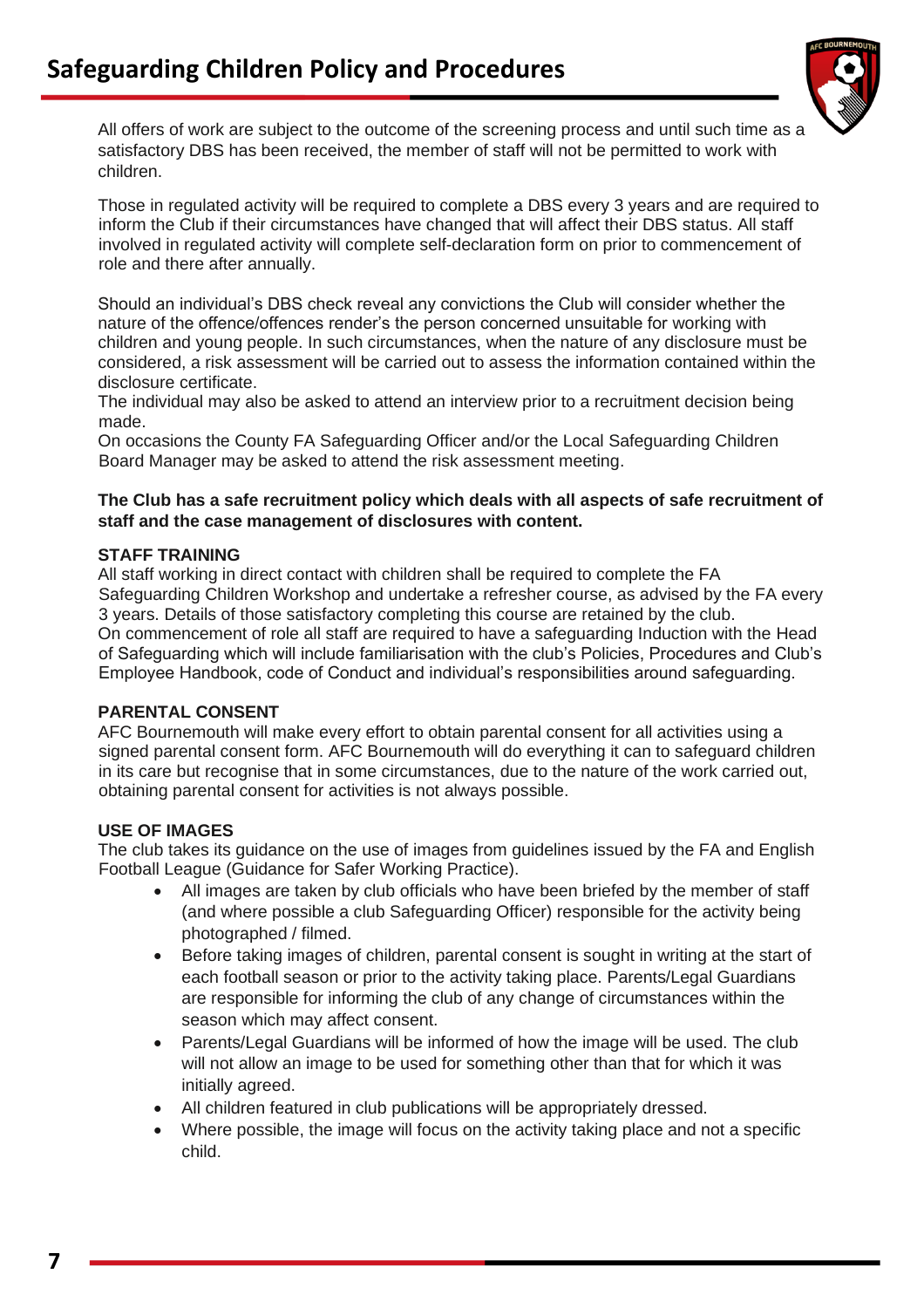

- Where appropriate, images represent the broad range of people participating safely in the event.
- Designated club photographers will, where applicable, undertake a DBS and attend a Safeguarding Children workshop and in any case, will be personally responsible for keeping up to date with the latest guidelines on the use of images issued by the club and by the English Football League from time to time.
- Children who are subject to family, care or legal proceedings, or who are under a court order will not have their images published in any club document.
- No images of children featured in club publications will be accompanied by personal details such as their school or home address.
- Recordings of children for the purposes of legitimate coaching aids are only filmed by club officials and are stored safely and securely at the club's premises.
- Any instances of inappropriate images in football should be reported to the club's Head of Media & Communications or Head of Safeguarding immediately.
- The club does not put young player profiles with images and personal information on its website.

#### **GUIDANCE FOR THE SECURE STORAGE OF IMAGES**

Images or video recordings of children must be kept securely.

- Hard copies of images should be kept in a locked drawer.
- Electronic images should be in a protected folder with restricted access.
- Images should not be stored on unencrypted portable equipment such as laptops, memory sticks or mobile phones.

Avoid using any personal equipment to take photos and recordings of children – use only cameras or devices belonging to the club.

If storing and using photographs to identify children for official purposes such as identity cards – ensure you comply with the legal requirements for handling personal information.

#### **The club IT, Social Media and Images Policy should be referred to and followed where any concerns are identified.**

#### **CHILDREN WHO ARE NOT PICKED UP ON TIME**

AFC Bournemouth has procedures in place for children whose parents do not collect them from an activity at a specified time. All parents/carers are made aware that their children should be met no later than 30 minutes after an activity has finished.

Should the child not be collected within 15 minutes, coaching staff have emergency contact numbers and communication with the Academy/Community Sports Trust office to seek alternative numbers if necessary.

In the event that a child is not collected on time, a minimum of 2 coaching staff will wait at the venue until the parent / carer arrives.

#### **RATIO OF ADULTS TO CHILDREN**

AFC Bournemouth adopts best practise regulations laid down by the FA in relation to the supervision of adults to children. Procedures are in place to fully risk assess the types of activity and participant ability to ensure appropriate ratio of staff/coaches to participants. There should always be a minimum of 2 appropriate adults when supervising the activities of children and young persons.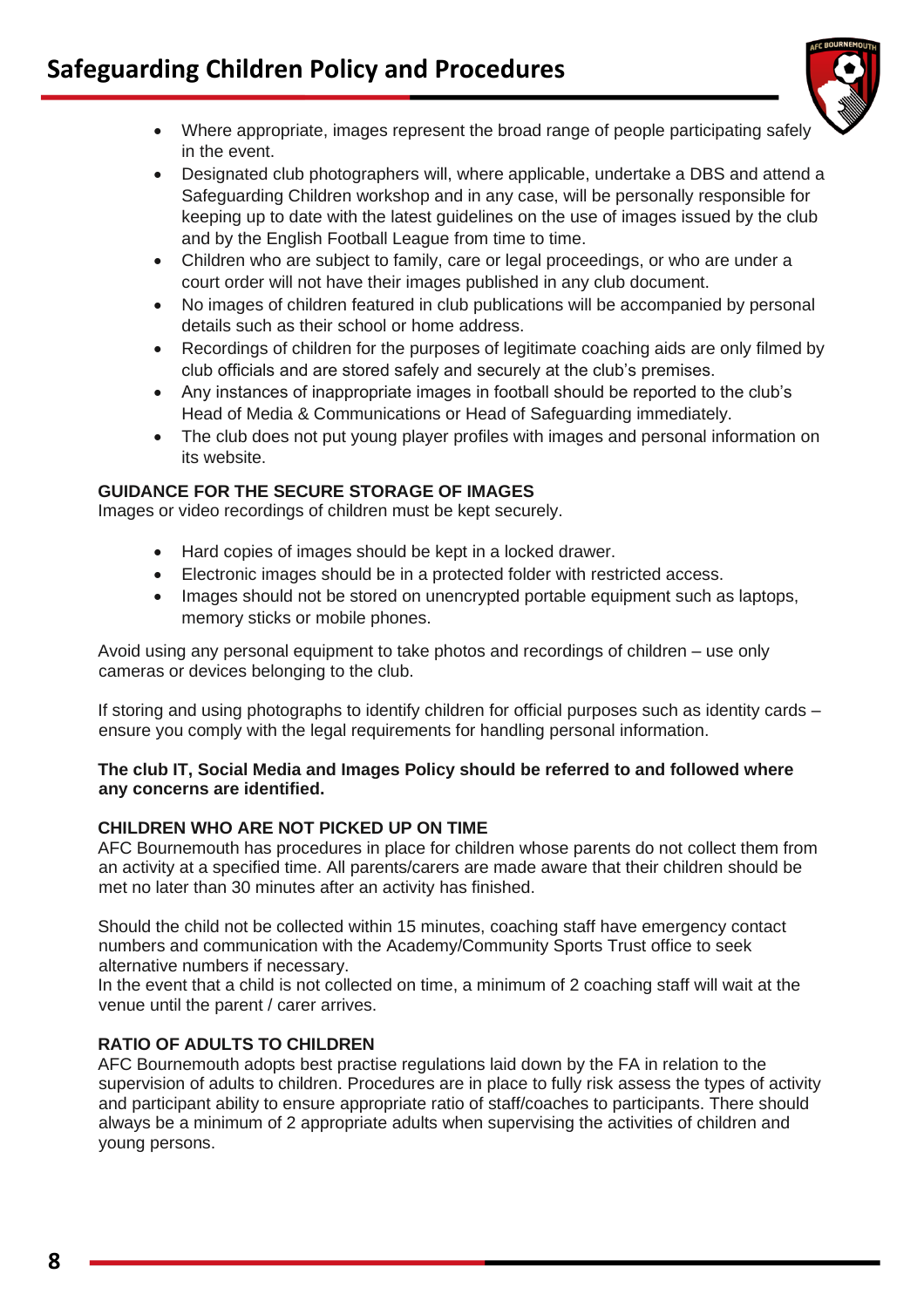

#### **FIRST AID AND ADMINISTRATION OF MEDICATION – CHILDREN ENGAGED IN CLUB ACTIVITY**

General application – In circumstances where a child needs medication regularly, a health care plan should be established to ensure the safety and protection of the child and the staff who are working with them. All medical information concerning children should remain confidential. When administering first aid, staff should ensure that another adult is aware of the action being taken, wherever possible. Staff should understand the extent and limitations of their role in carrying out basic care and hygiene tasks for minor abrasions and should recognise when an injury requires more experienced intervention.

AFC Bournemouth accepts that there will be occasions when medical treatment is necessary during training and matches especially at weekends and in the evenings and due to staffing numbers, the club may not be able to guarantee that two members of staff are present during treatment sessions.

All members of medical staff at the club have been the subject of a safe recruitment process and DBS at the appropriate level. All staff are required to attend the FA's Safeguarding Children's Workshop. fixtures and should be referred to and followed where any concerns are identified.

Parents should always be informed when first aid has been administered to a child.

#### **PARENTAL DISPUTES AND CHILD ARRANGEMENTS**

AFC Bournemouth will not become involved in parental disputes over child arrangements where separation or divorce has occurred between parents unless there is a 'Child Arrangement Order' in place from the \family Courts or other written correspondence is available from the Police or Children's Social Care which indicates that the child or young person is at risk.

#### **UNACCOMPANIED CHILDREN**

In accordance with the AFC Bournemouth's ticketing terms & conditions, the minimum age that a child is permitted to attend a match at Vitality Stadium unaccompanied is 13 years.

#### **MATCH DAY PROCEDURES**

#### **MATCH DAY MASCOTS, BALL RUNNERS, AND FLAG BEARERS**

The club will only allow children to be match day mascots, ball runners, or flag bearers once parental consent has been obtained. A signed image consent form is also required before any images are published in the club's match day programme.

No photographs of mascots or ball runners featured in club publications will be accompanied by personal information about the child, such as their school, home address or local sports team.

Whilst at Vitality Stadium, mascots, ball runners and flag bearers are accompanied at all times by members of staff who have a valid DBS and have received safeguarding training.

#### **The club Mascot – Ball Runner & Flagbearer Policy should be referred to and followed where any concerns are identified.**

#### **LOST CHILDREN**

Procedures for dealing with children who become or are reported lost at the stadium on match day are contained within the club's match day contingency plan.

#### **UNACCOMPANIED CHILDREN**

The club Ticketing Policy allows children 13 years and over to come to the stadium unaccompanied.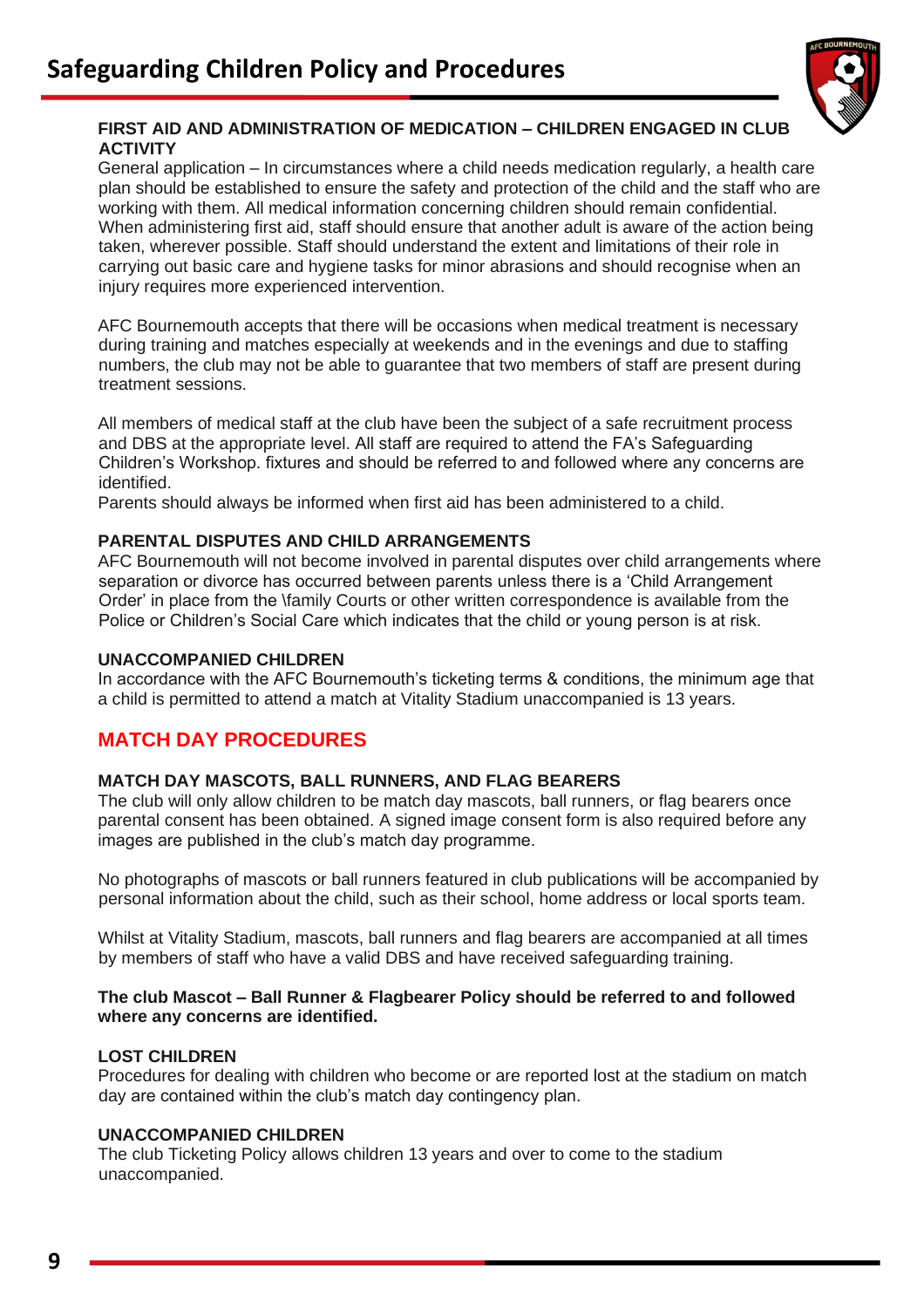

#### **SEARCHING OF CHILDREN**

Where there is a requirement for a child to be searched, this should be done wherever possible in the presence of and with the consent of a parent/guardian or personal assistant. The search should be carried out in an open environment and preferably in view of CCTV and should be witnessed by another steward/member of staff.

If the child or adult at risk is unaccompanied any required search should be carried out in an open environment and preferably in view of CCTV and should be witnessed by another steward/member of staff.

#### **The Club's spectator and ejection policy and procedures should be referred too for further information.**

### **AFC BOURNEMOUTH ACADEMY**

AFC Bournemouth's Academy is committed to the welfare and safety of all children within the Academy and at the club as a whole. The Academy communicates and works closely with parents, carers, host families, schools, and local authorities to ensure that the wellbeing of all children is paramount.

The Academy Safeguarding Officer has responsibility for promoting safeguarding within the academy environment and being the first point of call for safeguarding concerns. The Academy Safeguarding Officer has the full support of the Head of Safeguarding.

#### **HOST FAMILIES (SUBSTITUTE ACCOMMODATION)**

Prior to the commencement of an agreement between the club and a host family a Disclosure and Barring Service (DBS) at the appropriate level is carried out on the designated house parent/s along with a similar check on any other person residing at the house who is over 16 years of age.

References are sought where applicable. The club undertakes a home visit, and a full health & safety assessment is completed prior to any placement. Accommodation providers receive a copy of the club's guidance document for host families.

Host families are required to attend the FA's Safeguarding Children Workshop.

#### **The Substitute Accommodation Policy should be referred to and followed where any concerns are identified.**

#### **YOUTH LOANS, TRIALS & WORK EXPERIENCE**

If an Academy player or young professional under the age of 18 joins another club on trial, work experience or on loan, the Academy will seek written parental consent (additional to the standard consent sought at the start of every season) prior to the activity taking place. Consideration will also be given to the player's education programme, travel, and accommodation arrangements.

If the new club is not located within a reasonable travelling distance from the player's current address the club will insist that, where possible, players are placed in host family accommodation during their time away from the club and not in hotel accommodation. As good practice the club will designate a member of Academy Staff to check the welfare of the player/s on a regular basis.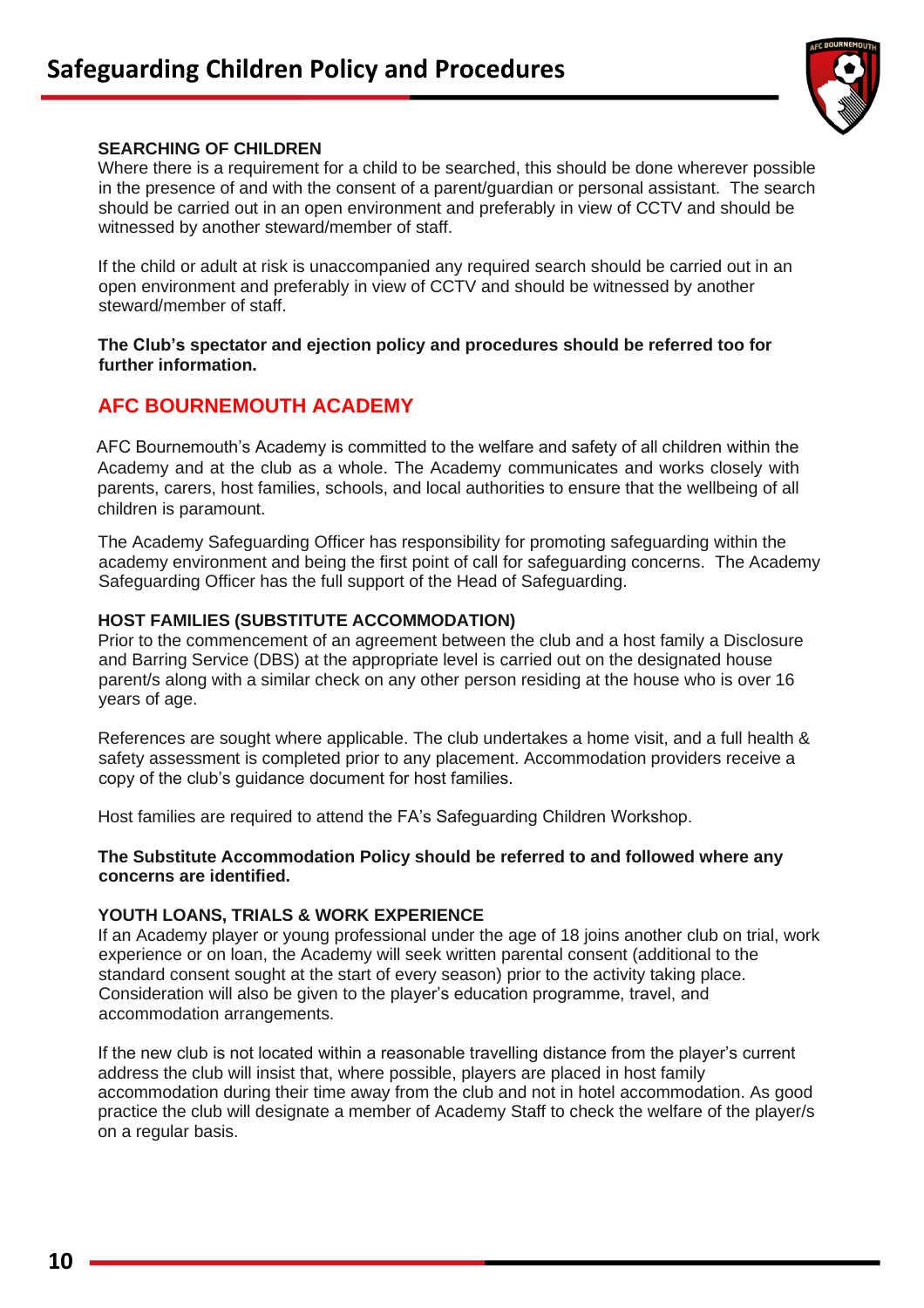

For players under the age of 18 who are joining the club on trial (including work experience) parental consent will be sought prior to the trial taking place, along with a full medical history and injury disclaimer.

Where accommodation is required during the trial period, this will be in designated host family accommodation or, if the player's parent/guardian is also travelling with the player then a local hotel may be used as an alternative. Transportation will be arranged during the trial period via the Academy Manager or his designate.

The clubs safeguarding policies and procedures will take precedence and should be followed when the club are working in partnership with other clubs and organisations.

#### **U18'S PROGRESSION TO DEVELOPMENT/FIRST TEAM SQUAD**

As player's progress through the Academy system they may have the opportunity to train and play with the adult provisions of the club. This carries a number of safeguarding concerns as they will be entering an adult environment and be susceptible to adult behaviours and language. The club will support the player(s) during this transition. Parents will be included, and consent sought.

**The club has a policy document which covers all aspects and should be referred to for further guidance.**

## **AFC BOURNEMOUTH COMMUNITY SPORTS TRUST (CST)**

The Community Sports Trust is the charity organisation affiliated to AFC Bournemouth that exists to achieve a positive impact in the communities that it operates in and in the lives of those that access their services.

AFC Bournemouth Community Sports Trust fully adopts the procedures and best practice guidance identified in the club's Safeguarding Children and other related policies and those issued by the FA and English Football League with regard to safeguarding children.

The Community Sports Trust have clear protocols for managing complaints, concerns, incidents and allegations. They are required to report any significant incidents or allegations related to any part of their organisation, its workforce or activities, at the earliest opportunity to the Head of Safeguarding.

#### **Premier League Charitable Fund (PLCF):**

PLCF monitor and report on the overall impact of the charity's activity to demonstrate the value of football to communities and the value of the Premier League and our partner's investment. <https://www.premierleague.com/communities/plcf>

#### **The role of the Charity Commission:**

Commission.

The Charity Commission register and regulate charities in England and Wales, to ensure that the public can support charities with confidence. In addition to statutory reporting to either the LADO or Police, the AFC Bournemouth Community Sports Trust are also responsible for reporting serious incidents to the Charity

Guidelines for reporting incidents can be found via the below link. https://www.gov.uk/guidance/how-to-report-a-serious-incident-in-your-charity#what- to-report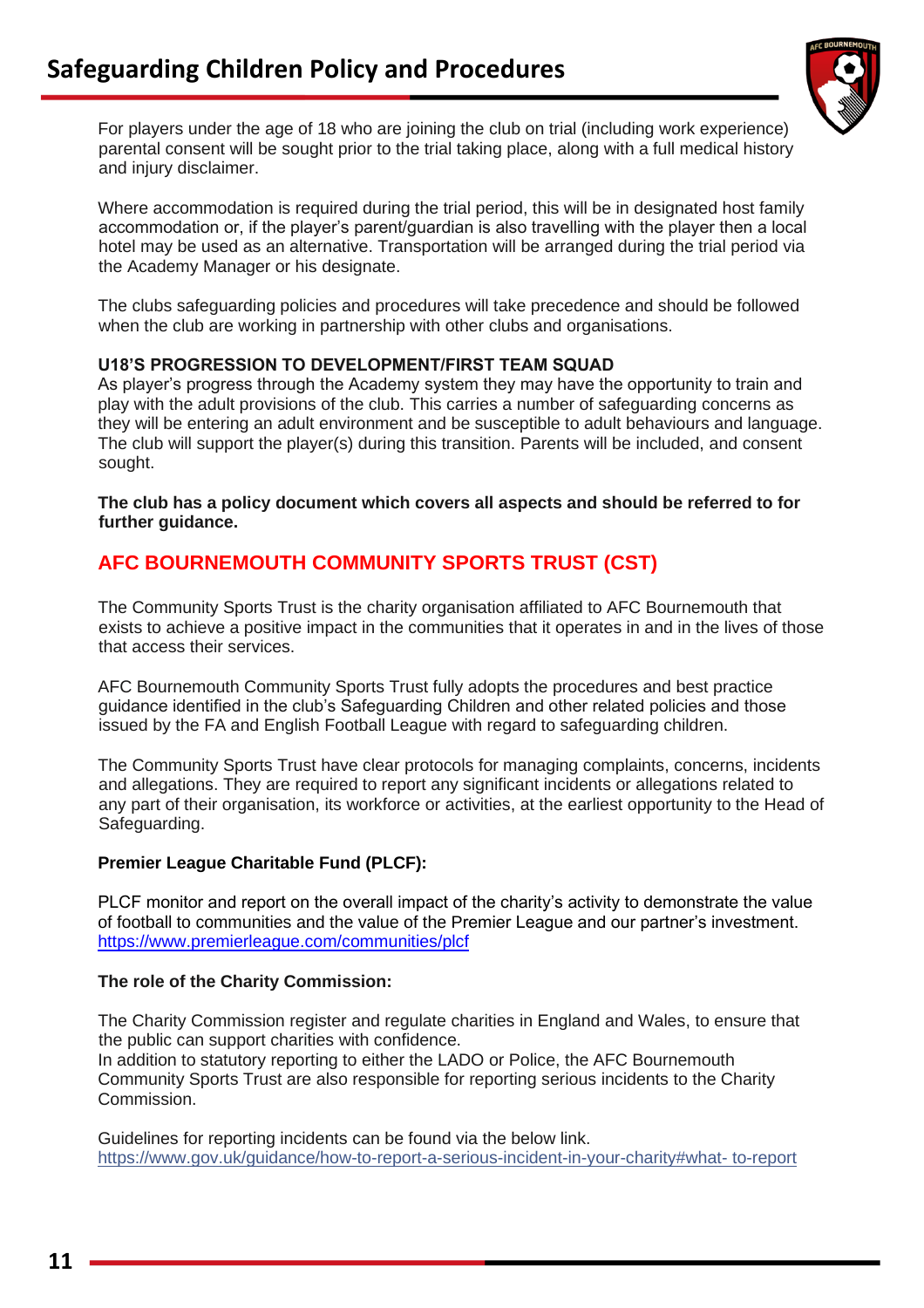

## **PROCEDURES FOR TRANSPORT, TRIPS, TOURS AND TOURNAMENTS**

#### **TRANSPORT**

The Academy Manager or Head of Community have overall responsibility for their respective entities for activities involving players, scholars, participants, which includes transport arrangement.

#### **The club's Transporting Children & Adults at Risk Policy fully details how the club manages the safe transport of Children and Young People.**

#### **ACCOMMODATION- TRIPS, TOURS AND TOURNAMENTS**

If required to stay overnight on any club activity or match, children will be accompanied by at least two nominated staff members who have a valid DBS and have undertaken Safeguarding Children training.

Should a parent prefer to accompany and stay overnight with their child then a request can be made to the club for consideration.

In any event, written parental/guardian consent will be sought before a child is asked to stay unaccompanied overnight in accommodation.

**For further guidance please refer to the clubs Travel, Trips and Tournaments Policy and Guidance document.**

### **STAFF CONDUCT**

#### **RELATIONSHIPS OF TRUST**

Those who have responsibility for and authority or influence over children and young people are in relationships of trust in relation to the children and young people in their care.

A relationship of trust can be described as one in which one party has power and influence over the other by virtue of their work or the nature of the activity.

It is vital for all those in such positions of responsibility to understand the power they may have over those in their care and the responsibility they must exercise as a consequence.

The unequal balance of power should not be used for personal advantage or gratification and appropriate professional boundaries should be maintained at all times.

Communication with children and young people should also take place within professional boundaries. This includes the wider use of technology, such as mobile phones, text messaging, e-mails, websites, blogs etc.

Staff should only make contact with children and young people for professional reasons, if it is part of their role and it is in accordance with club policy.

Staff should be circumspect in their communication with and about children and young people so as to avoid any possible misinterpretation of their motives or behaviour. Any form of electronic communication should only be used in accordance with club policy.

This means that staff should not:

• Use their position to gain access to personal information relating to children and young people for their own or others advantage.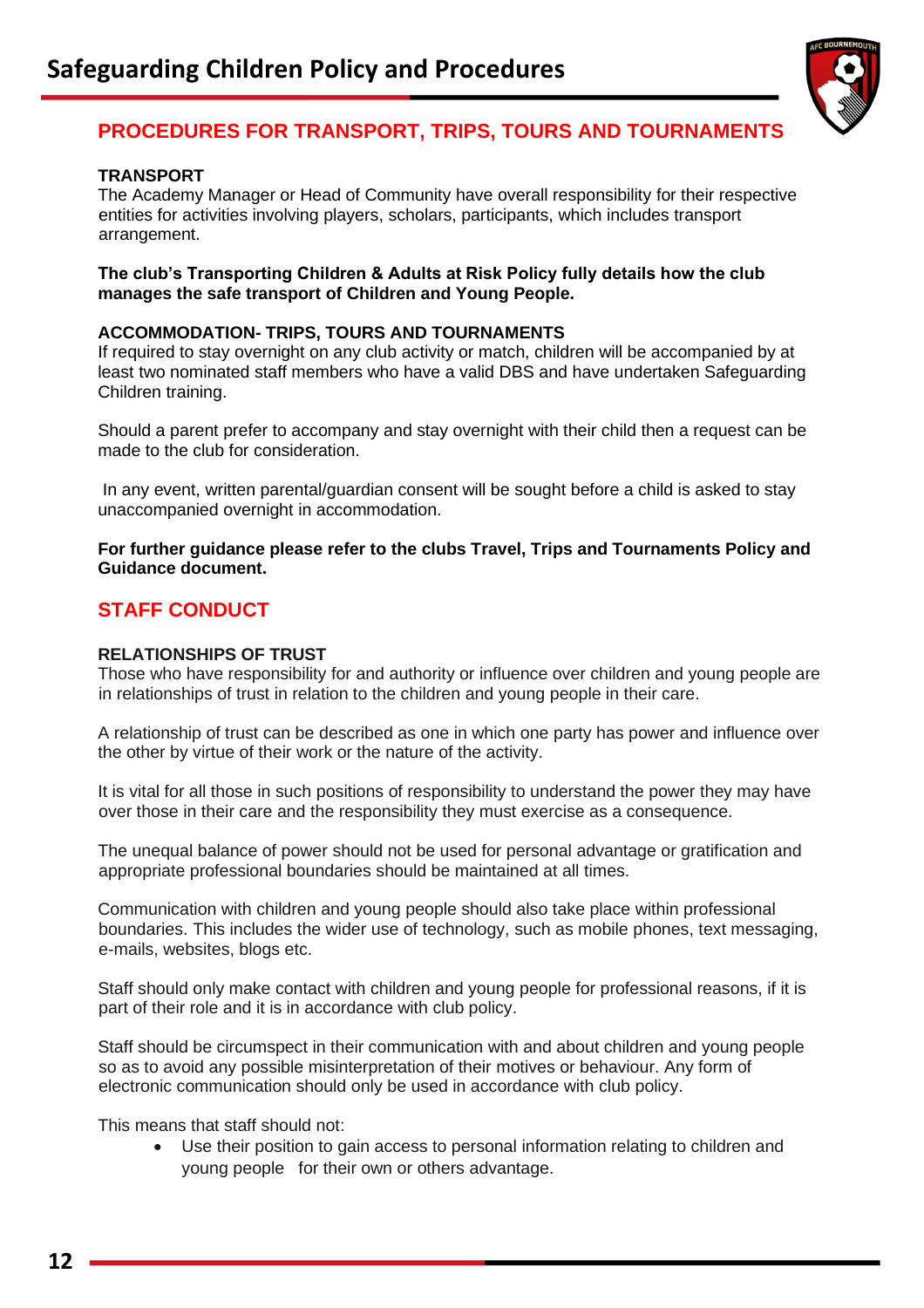

- Use their power to intimidate, threaten, coerce, or undermine children or young people.
- Use their status and standing to form or promote inappropriate relationships: professional boundaries must be maintained at all times.

Any incidents causing concern should be recorded and reported to the Head of Safeguarding or the Designated Safeguarding Officer for that activity.

#### **The club Code of Conduct, Ethics and Behaviour Policy should be referred to and followed where any concerns are identified.**

#### **GOOD PRACTICE AND CODE OF CONDUCT**

To ensure all children and young people have the most positive and safe experience when engaging with the club, all employees, workers, consultants, agency staff and volunteers should adhere to the following principles and action (to ensure they role model positive behaviours and so reduce the risk of allegations, abuse and neglect occurring):

• Listen carefully to children and young people about his/her needs, wishes, ideas and concerns and take them seriously;

• Treat all children and young people equally not showing favouritism;

• Always work in an open environment (e.g. avoiding private or unobserved situations an encouraging open communication with no secrets);

- Make the experience of the activity fun and enjoyable;
- Promote fairness, confront and deal with bullying;
- Maintain a safe and appropriate distance with children and young people and avoid unnecessary physical contact;

• Where any form of manual/physical support is required it should be provided openly and with the consent of the child or young person;

• Be a good role model, this includes not swearing, smoking or drinking alcohol in the company of children and young people;

- Always give enthusiastic and constructive feedback rather than negative criticism;
- Promote the club's vision and values and be an ambassador for those values;
- Ensure children and young people adhere to his/her relevant Code of Conduct;
- Challenge unacceptable or inappropriate behaviour;

• Keep a written record of any incident or injury that occurs, along with details of any treatment given or action taken using the Club's Safeguarding Concern Reporting Form (see appendix).

• Recording safeguarding concerns on the online platform 'My Concern' or within the

Safeguarding Concern Reporting Form.

*This list is not exhaustive*

*.* Although AFC Bournemouth is committed to doing the utmost to safeguard children from harm, there may be an occasion when concern is raised over the treatment of a child.

#### **POOR PRACTICE**

Poor practice does not necessary imply intentional harm is taking place, but it can be a determining factor in escalating risk-taking behaviours which may cause harm. Any of the following can be considered poor practice. This list is not exhaustive.

| • Lack of professional boundaries          | • Connected on personal social media<br>accounts |
|--------------------------------------------|--------------------------------------------------|
| • Contact during unsociable hours (late at | • Sharing personal details such as home          |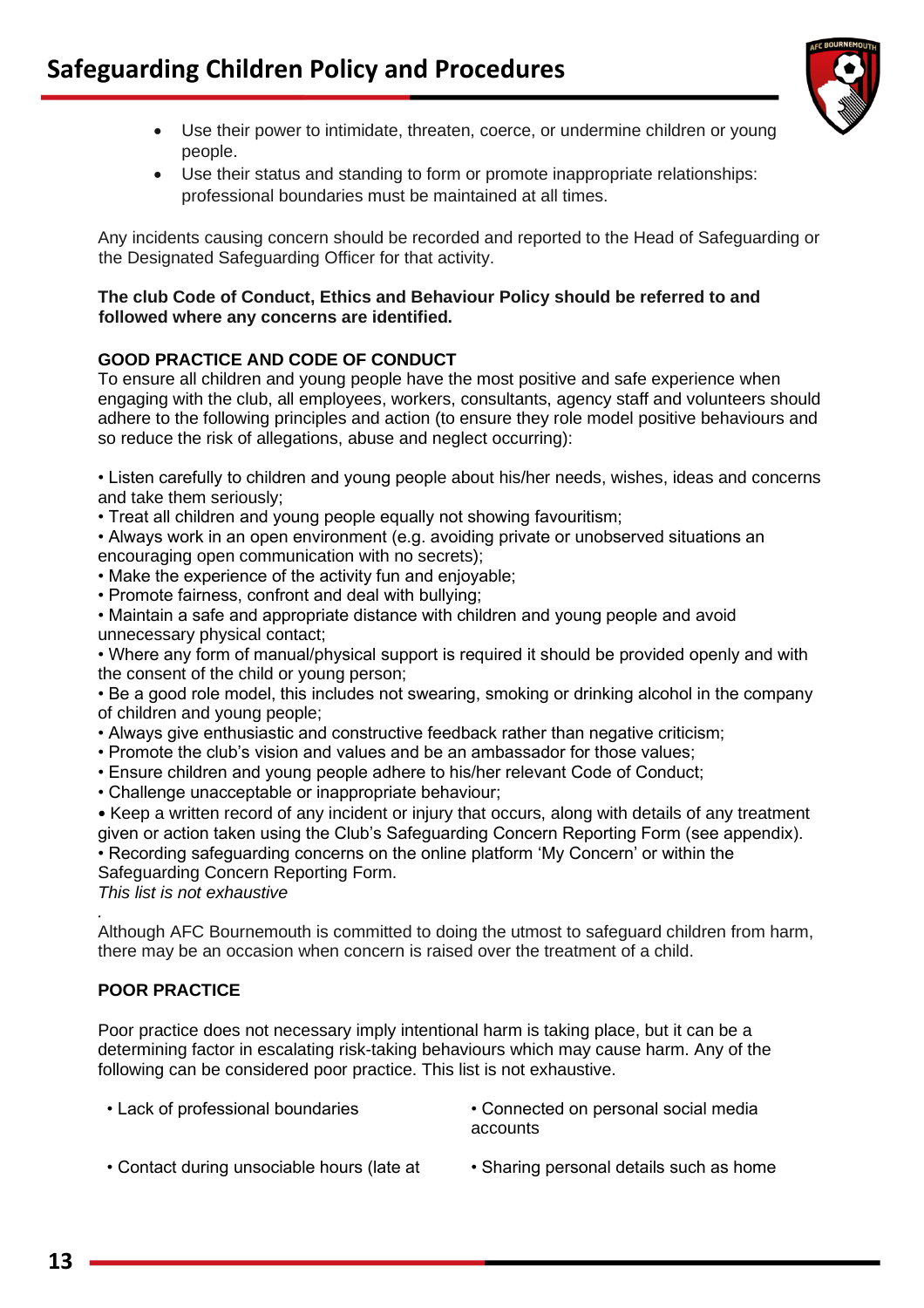## **Safeguarding Children Policy and Procedures**

night) address

- Taking or inviting children to home address Insufficient care to avoid accident or injuries
	-

- 
- Unnecessary risk taking  **Not complying with policies and procedures**

## **GUIDELINES IN THE EVENT OF CONCERN**

#### **SAFEGUARDING CONCERNS WILL FALL INTO ONE OF THE FOLLOWING:**

- The behaviour of an adult towards a child;
- The behaviour of a young person towards other children including bullying by peers
- Risks identified through recruitment processes e.g. a positive disclosure;
- Information about an individual provided by statutory agencies or another route;
- Allegations of abuse; or
- Concerns about harm to a child that has taken place outside of a Club activity e.g. at home or school but identified within a Club activity

For members of the Club workforce these concerns may apply to both their professional and personal lives and alleged poor conduct may affect their position in the workplace

#### **LOW LEVEL CONCERNS**

AFC Bournemouth aims to create and embed a culture of transparency and confidence within our Club to enable all concerns about an adult's behaviour (including those below the referral threshold) that are below the expected standards and values of our organisation and does not meet the organisational expectations.

A low-level concern may be no more than a nagging doubt and the aim of the policy is to support a culture that enables staff to feel confident to report any concern, no matter how small.

#### **The full policy can be provided on request from the Head of Safeguarding.**

#### **DEALING WITH A DISCLOSURE**

When a child discloses that they have been abused or is at risk of abuse, staff must ensure that the child's immediate needs are met and prioritise their safety and protection from further abuse above all else.

It is important to remember that, while it is a member of staff's responsibility to be a supportive listener and to refer the information, it is not their role to counsel the child or to investigate their claims. Staff are, however, expected to act in the best interests of the child at all times.

Where possible the Head of Safeguarding or a Safeguarding Officer should be contacted as early as possible, however it is recognised that an individual may need to respond to a situation immediately. The following guidelines offer help and support in responding to abuse or a suspicion of abuse or poor practice:

#### **Staff should:**

- Remember that their role is supportive rather than investigative.
- Allow the child to communicate and lead the disclosure at their own pace.
- Limit any questioning to the minimum necessary to seek clarification only.
- Put their own feelings aside and avoid expressing their views on the matter.

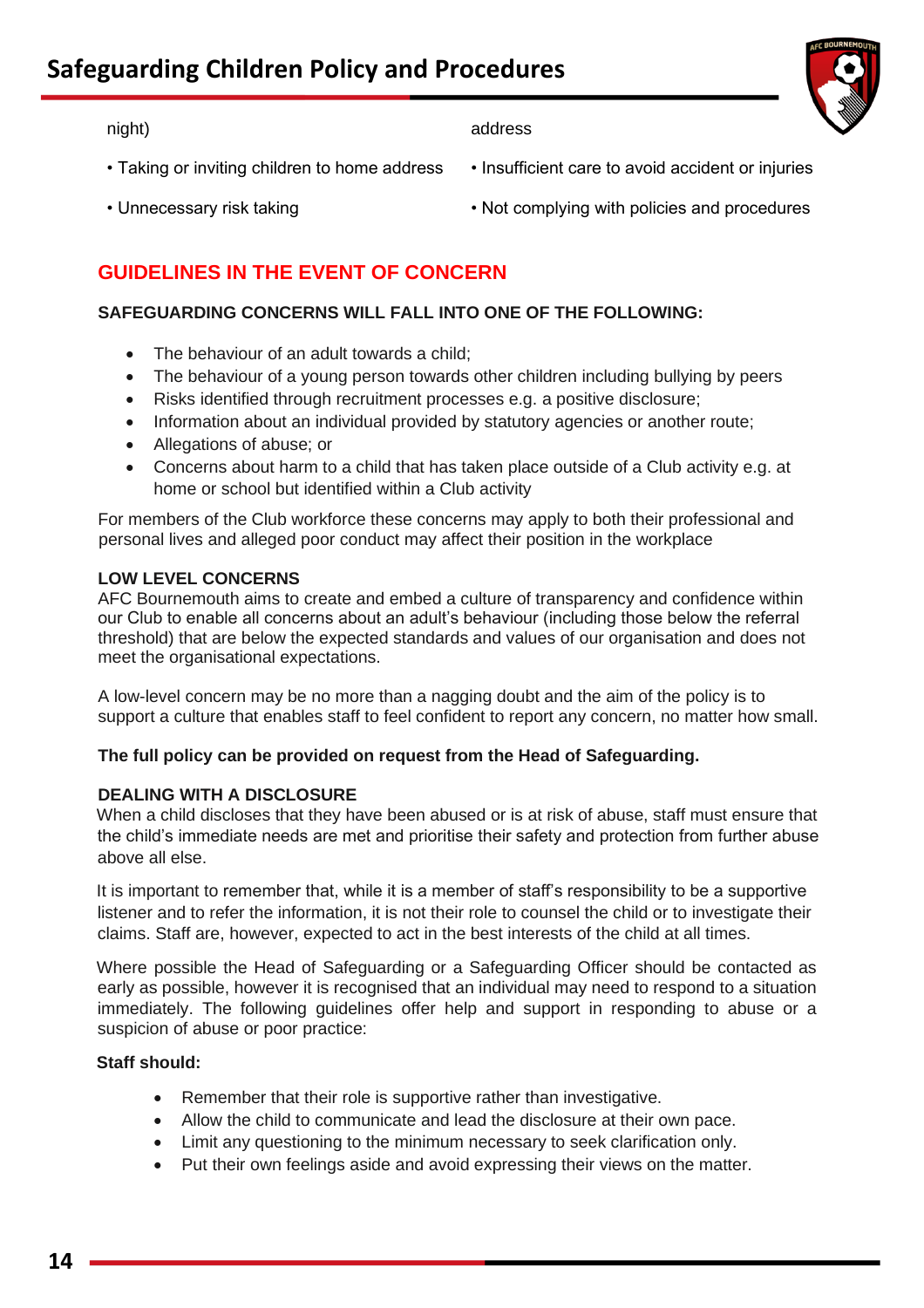

- Provide reassurance that the child disclosing is being taken seriously and that they are doing the right thing by disclosing.
- Be mindful that if any physical abuse has taken place, they may observe visible bruises and marks, however they should not ask the child disclosing to remove or adjust their clothing to observe them.
- Ensure that the child's immediate needs are met, and that the priority is their safety and protection from further risk of harm.
- Telephone for an ambulance or take the child or young person to hospital if medical attention is required.
- Contact the Police immediately for advice if sexual abuse is disclosed.
- Explain to the child disclosing what action they will be taking and that they will support them through the process.
- **5R's – Recognise, Respond, Report, Record, Refer**
- Always act in the best interests of the child and seek advice from the Head of Safeguarding (or a Safeguarding Officer in their absence) if in any doubt about sharing information.
- Inform parents/carers unless there is suspicion of their involvement. Consultation should take place with the Head of Safeguarding/Safeguarding Officer before parents are informed.

#### **Staff should not:**

- Make ambitious promises or promise confidentiality.
- Seek details beyond those that the child disclosing willingly discloses.
- Document the conversation while the person is disclosing. This should be done as soon as possible after the disclosure has been made.
- Ask leading questions.
- Name behaviour and/or body parts in language different to that used by the child disclosing.
- Give the impression that the child disclosing is to blame.
- Make ambitious promises or promise confidentiality.
- Approach the alleged abuser or person whose conduct there are concerns about.

A disclosure is not the only way that staff may be made aware of a safeguarding concern. Staff should immediately contact the Head of Safeguarding (or a Safeguarding Officer in their absence) if they witness an incident or come upon information that causes concern or puts a child at risk of harm.

Where necessary an internal safeguarding case management meeting will be convened to review, and risk assess the identified concern. This should always involve the Head of Safeguarding, a Safeguarding Officer involved in the activity and if need be, a Senior Manager.

All safeguarding concerns and disclosures must always be taken seriously, and every effort should be made to ensure that confidentiality is maintained for all concerned. It is important to ensure that information is handled and shared on a 'need to know basis only.' Those who need to know are those who have a role to play in protecting the child and others who may be at risk, for example:

• Staff with operational responsibility for safeguarding, for example the Head of Safeguarding, Safeguarding Officers and the Senior Safeguarding Lead.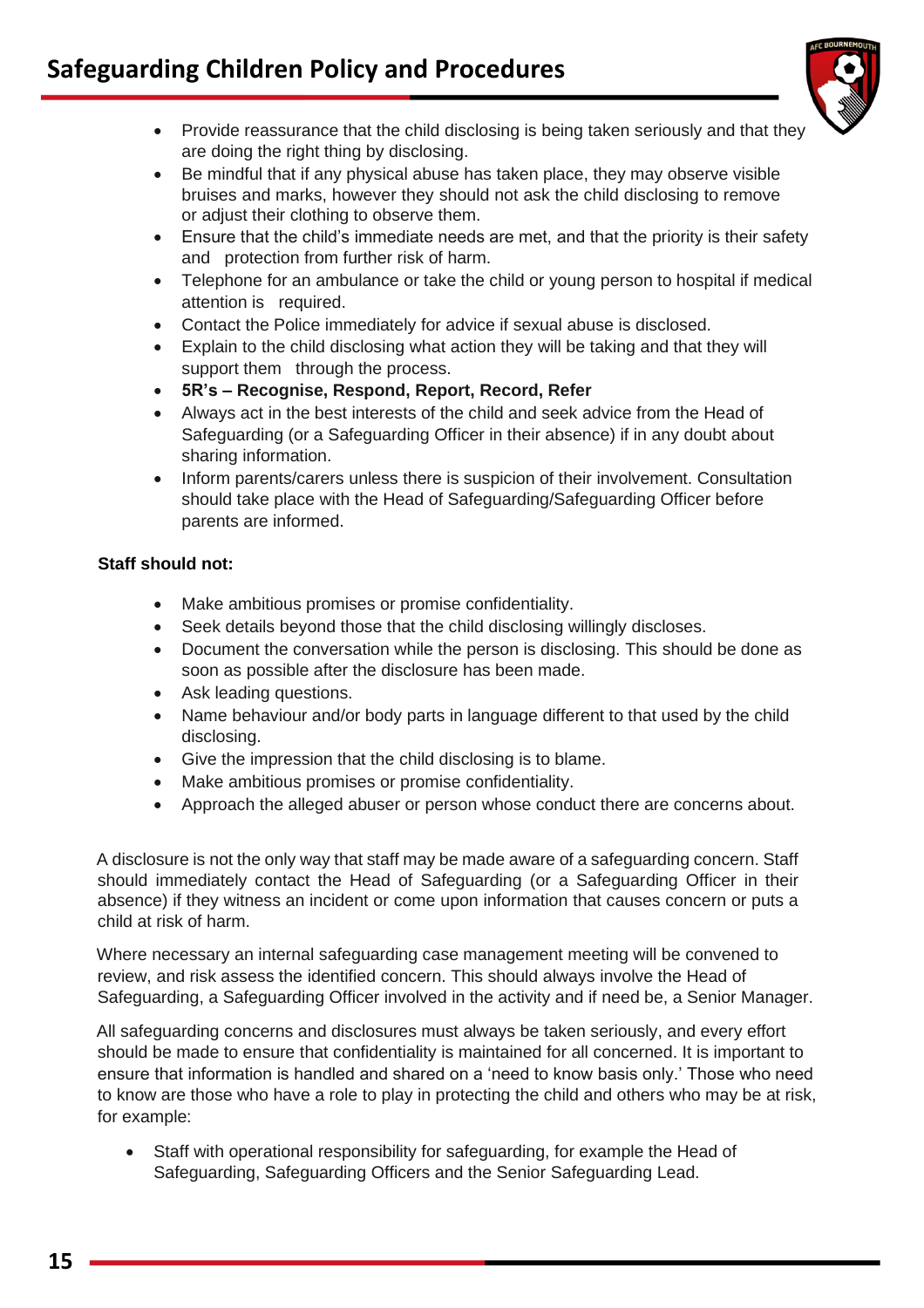

- Statutory authorities (Police and Local Authorities)
- Football authorities (The FA and English Football League)

Statutory Agency referral policies and procedures take precedence over any club or Governing Body guidance. For further details please refer to the Pan - Dorset Safeguarding Children Partnership (SCP) Policies and Procedures link: [http://pandorsetscb.proceduresonline.com](http://pandorsetscb.proceduresonline.com/)

Any member of staff may make a referral themselves directly to statutory and/or football authorities, particularly if they are concerned about a child's immediate safety, if they are having difficulty contacting the clubs designated safeguarding staff or if they are concerned that a disclosure or information about a safeguarding concern has not been acted upon appropriately.

The Head of Safeguarding (or a Safeguarding Officer in their absence) must be notified immediately after contacting a statutory authority or emergency services.

It is vital that clear and concise notes are made at the time of the concern or soon after a disclosure is made to support the completion of a more detailed record later. If the club referral form cannot be accessed when dealing with a disclosure or safeguarding concern, a written record should include the following information wherever possible:

- The date and time of the incident or disclosure, parties involved i.e. victim(s), the person(s) whose conduct there are concerns about, any witnesses, person(s) reporting the concern, person(s) to whom the concern was reported.
- Factual information. Staff might convey their intuitive thoughts, but these should be recognised as such and should not form part of the record.
- In the case of bruises or observed injuries, a body map (a drawing of a body outline, upon which the location of bruises/injuries can be indicated) can be completed.
- The time and date of referring the information and to whom the information was referred.

Such records must be signed and dated by the individual recording the information. If more information is recalled at a later date, this should be added as an addendum. The original record must not be changed.

Staff should be aware that such records may be used as evidence for investigations and inquiries, court proceedings, disciplinary procedures and/or quality assurance purposes.

Dealing with a disclosure or safeguarding concern may have an impact on the well-being of those involved. It is important that anyone affected seeks help if they feel that they need support

A child should never be pressured to give information or show physical marks unless they do so willingly.

#### **If they chose to show markings, two members of staff must be present.**

**The person raising the concern should complete the club's Safeguarding Concern Reporting Form (Appendix 3) or report the concern for those who have access using the clubs MyConcern safeguarding recording database.**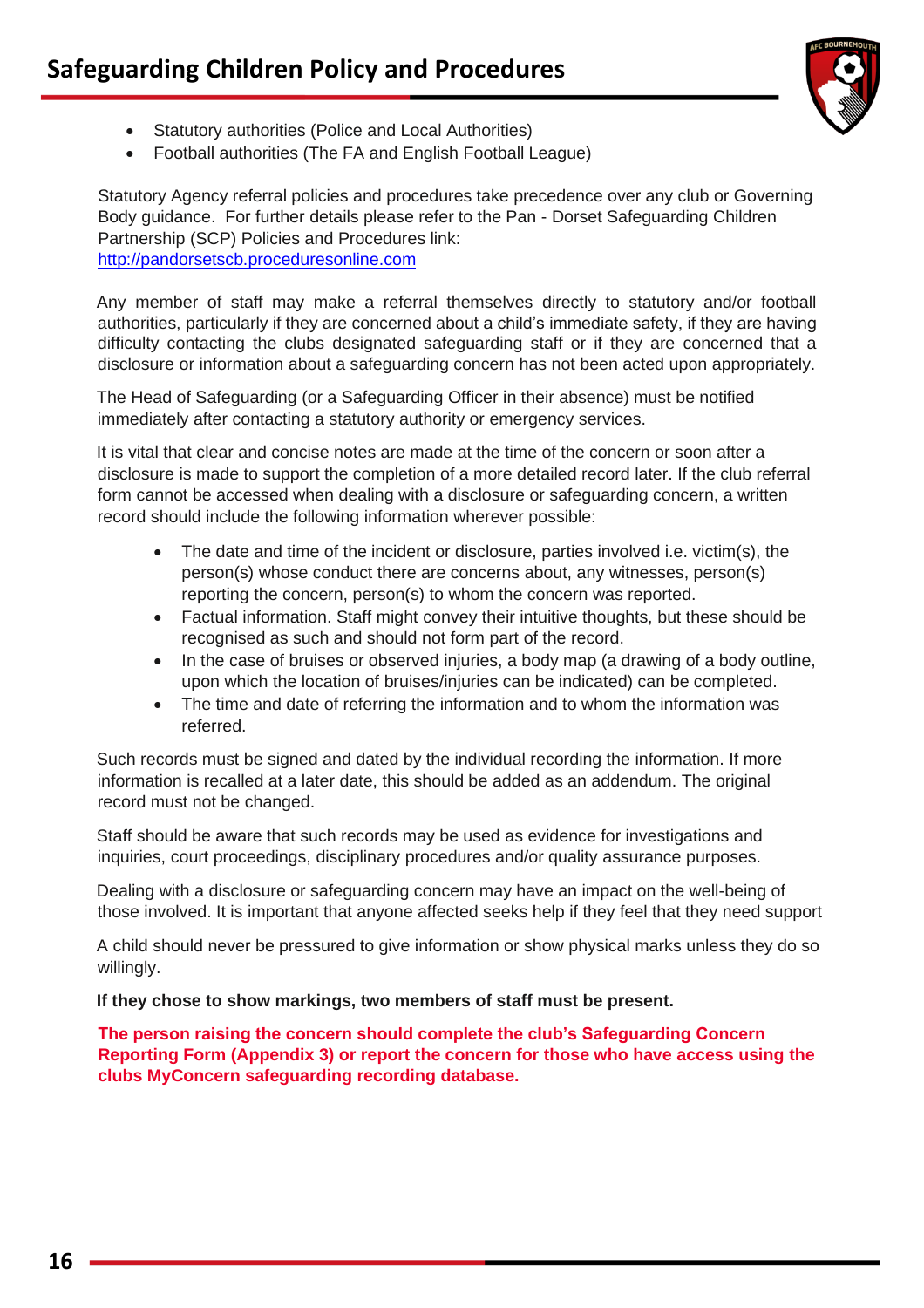#### **MY CONCERN**

The MyConcern safeguarding software is an electronic recording system which enables members of staff in educational and sport establishments or other trusted users to record and update safeguarding concerns. The system allows Designated Safeguarding Leads such as the Head of Safeguarding and Designated Safeguarding Officers to case manage incidents, produce data reports, and access all relevant data for their establishment.

### **MANAGING ALLEGATIONS**

Should a concern arise about an employee, worker, consultant, agency staff or volunteer's conduct in relation to a child or young person, this should be reported to the club's Head of Safeguarding (or a Safeguarding Officer in their absence) who will take such steps as considered necessary to ensure the safety of the child or young person in question and any other person who may be at risk.

The club's Managing Allegations Policy & Procedures should be followed where an allegation or concern is raised from any source that an employee or volunteer has:

- Behaved in a way that has, or may have, harmed a child.
- Possibly committed a criminal offence against or related to a child.
- Behaved towards a child or children in a way that indicates they may pose a risk of harm to children. This can include behaviour in their personal life that raises safeguarding concerns.

When managing an allegation against an employee, worker, consultant, agency staff or volunteer the Head of Safeguarding (or a Safeguarding Officer in their absence) will follow the below process:

- The allegation will be referred to the Designated Officer of the Local Authority (LADO) and/or the Police as soon as reasonably practicable to do so, or in any case within 24 hours.
- The parent/carer of the child or young person will be contacted as soon as possible, following advice from statutory authorities.
- Senior Management will be notified and if applicable the football authorities (The FA and English Football League)
- The nature of the concern will dictate the level of investigation required and possible outcome.

If the concern raised relates to the conduct of the Head of Safeguarding or the Senior Safeguarding Lead (Board Member) the matter should be referred to another Senior Manager (ie: Operations Director).

#### **ROLE OF LOCAL AUTHORITY DESIGNATED OFFICER**

The Local Authority has a designated officer (LADO)

- Provide advice and guidance to employers and voluntary organisations.
- Liaise with the police and other agencies.
- Monitor the progress of cases to ensure that they are dealt with as quickly as possible consistent with a thorough and fair process.

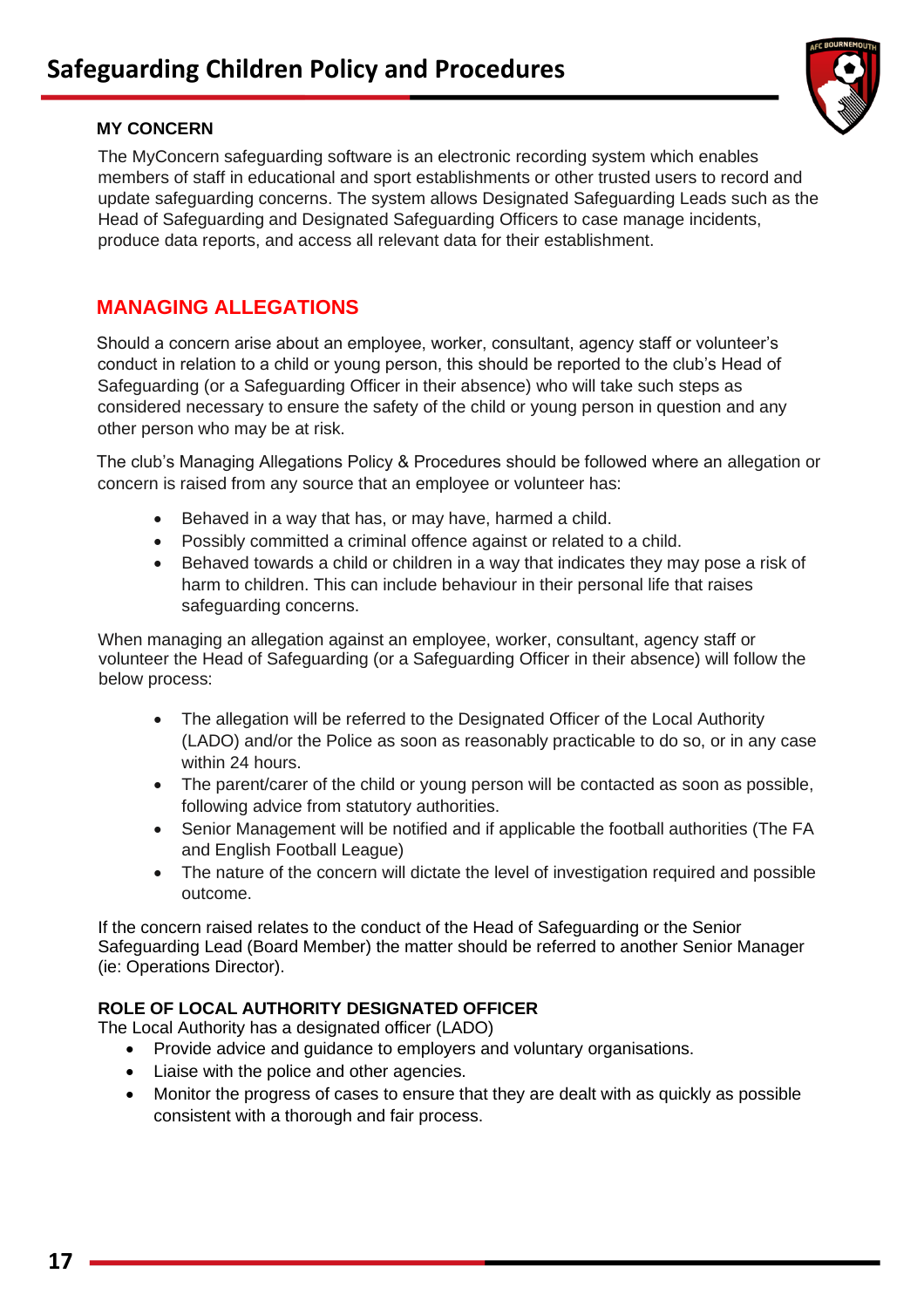

#### **ESCALATING A CONCERN OR RESOLVING PROFESSIONAL DIFFERENCES**

Disagreements over the handling of concerns can impact negatively on positive working relationships and consequently the ability to safeguard and promote the welfare of children.

At no time should professional disagreement detract from ensuring that a child is safeguarded. Their welfare and safety must remain paramount throughout.

If the staff member cannot resolve the difference themselves, they should escalate to their Manager/ Safeguarding Officer, who may escalate to a more senior level.

If the club and agency involved is unable to resolve the issue themselves, it may be necessary to escalate for a multi-agency discussion.

#### **WHISTLEBLOWING**

Whistleblowing Is the term used when a worker passes on information concerning wrongdoing. The wrongdoing will typically (although not necessarily) be something they have witnessed at work.

A whistleblower is protected by law and should not be treated unfairly or lose their job because they 'blow the whistle'. Concern can be raised at any time about an incident that happened in the past, is happening now, believed will happen in the near future.

The NSPCC whistleblowing advice line offers free advice and support to professionals with concerns about how child protection issues are being handled in their own or another organisation. Link to website below:

https://www.nspcc.org.uk/what-you-can-do/report-abuse/dedicated-helplines/whistleblowingadvice-line/

#### **The club's Whistleblowing Policy should be referred to and followed where any concerns are identified.**

#### **NON-RECENT ABUSE, INCIDENTS AND POOR PRACTICE**

Where non-recent incidents, poor practice or abuse are received concerning staff who no longer work at the club, they should immediately be referred to the Head of Safeguarding for review.

Where required the Head of Safeguarding will be responsible for referring these matters to Statutory Authorities (Police/Children's Social Care or LADO) even if the alleged perpetrator of the abuse is believed to be deceased.

When matters are referred to Statutory Authorities, the Head of Safeguarding will also notify the football authorities (The FA and English Football League)

Following the publication of the Sheldon review below is a link to the FA website which provides support and reporting mechanisms:

<https://www.thefa.com/football-rules-governance/safeguarding/section-9-support-for-survivors>

#### **DATA PROTECTION**

In line with the Data Protection Act 2018 and the guidance laid out in the General Data Protection Regulation 2018, the club will maintain confidentiality of all;

- data collected (in writing or electronically) relating to Children,
- information and documentation relating to safeguarding allegations, concerns and incidents, and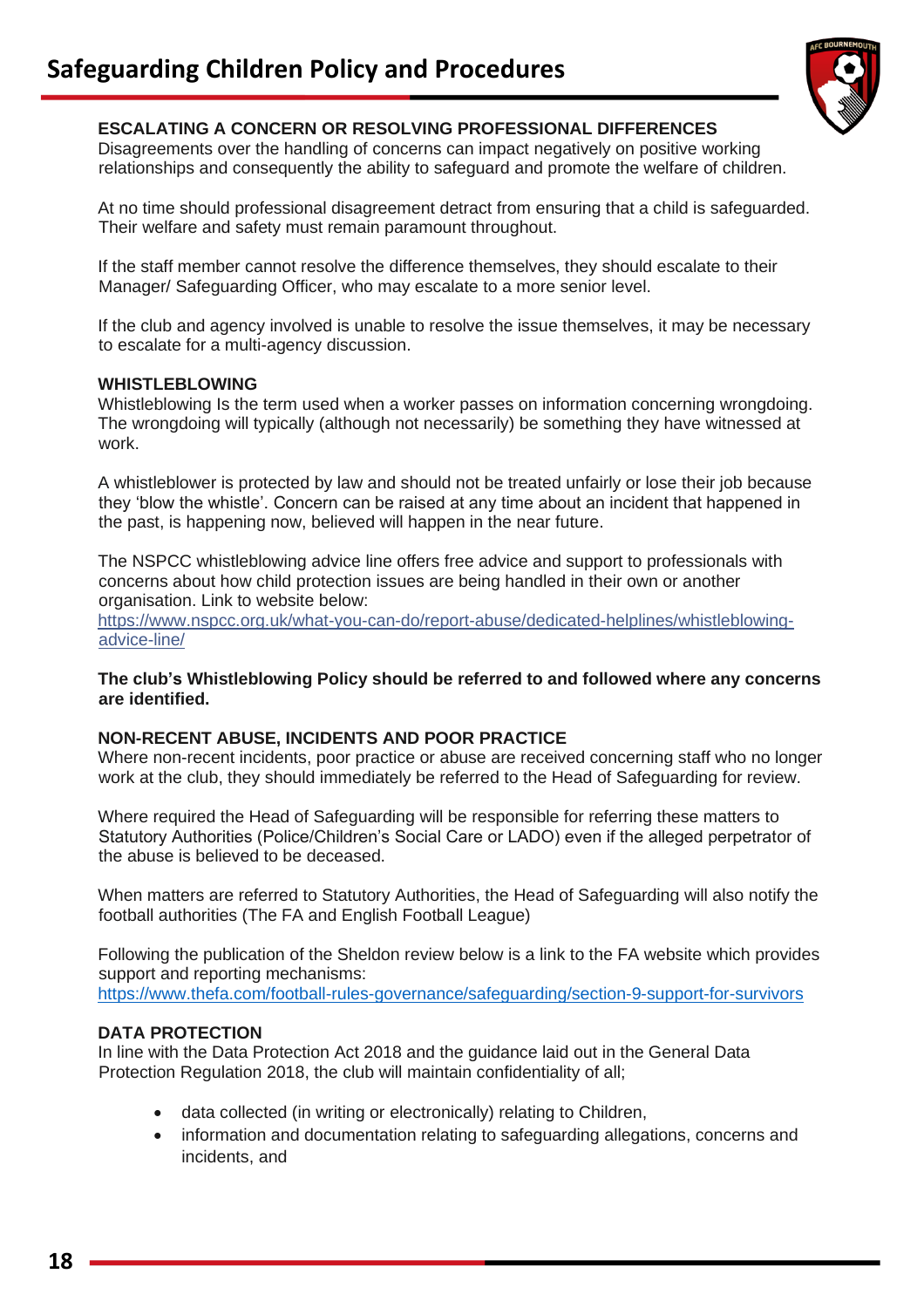- 
- information and documentation relating to recruitment and selection procedures in accordance with relevant data protection legislation.

Information sharing is essential for effective safeguarding and promoting the welfare of children and young people and protecting them from harm, neglect, and exploitation. It is a key factor identified in many serious case reviews (SCRs), where poor information sharing has resulted in missed opportunities to take action that keeps children and young people safe.

Even in situations where there is no legal requirement to obtain written consent before sharing information, it is good practice to do so.

Staff should routinely explain what information is going to be shared with other people or organisations wherever possible however it is recognised that this may not always be possible.

Confidentiality must not be confused with secrecy, that is, the need to protect the management interests of the club should not override the need to protect the child.

Decisions about what information is shared and with who will be taken on a case-by-case basis. The sharing of information should be:

- Necessary for the purpose it is being shared.
- Shared only with those who have a need for it.
- Be accurate and up to date.
- Be shared in a timely fashion.
- Be shared securely.

Information sharing decisions should be properly recorded along with the rationale behind it. There are actions which staff have to and are obliged to take once we are aware of a problem. Staff having any concerns about confidentially, information sharing or any other safeguarding issue in relation to a child should seek advice from the Head of Safeguarding. The welfare of the child at all times is paramount.

#### **STORAGE AND RETENTION OF RECORDS**

All records and information relating to disclosures and concerns in respect of children and young persons is sensitive and confidential and will be kept securely with paper records kept in a secure filing cabinet (i.e. locked at all times) and accessible through the Head of Safeguarding or nominated Safeguarding Officer.

Disclosure information and records in relation to children and young persons will be retained by the club in accordance with statutory guidance.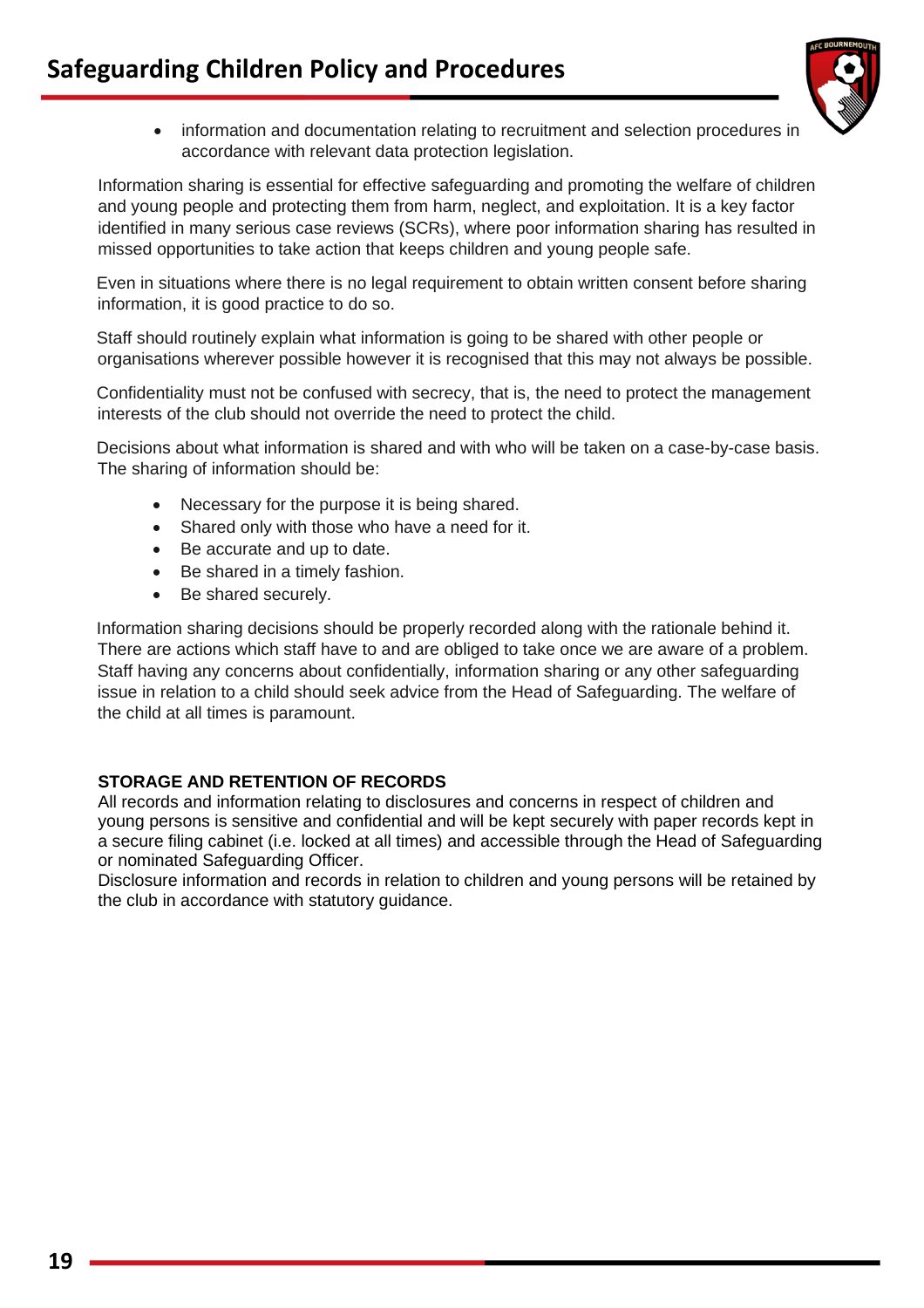

## **HEAD OF SAFEGUARDING AND CLUB SAFEGUARDING OFFICERS**

#### **AFC BOURNEMOUTH HEAD OF SAFEGUARDING**

Meredith Hack, 07554 446446, [meredith.hack@afcb.co.uk](mailto:meredith.hack@afcb.co.uk)

#### **DESIGNATED SAFEGUARDING OFFICERS**

**Academy – Player/Parent Liaison & Safeguarding Officer**

Evin Philpott, 0344 576 1910, [evin.philpott@afcb.co.uk](mailto:evin.philpott@afcb.co.uk)

**Academy - Head of Education & Player Care**

Dawn Roach, 01202 726345, 07921 801826, [dawn.roach@afcb,co.uk](mailto:dawn.roach@afcb,co.uk)

#### **Academy – Academy Welfare Officer**

Kim Goodship, 0344 576 1910, [kim.goodship@afcb.co.uk](mailto:kim.goodship@afcb.co.uk)

**Community Sports Trust – Head of Community**

Steve Cuss, 07973 893594, [steve.cuss@afcb.co.uk](mailto:steve.cuss@afcb.co.uk)

#### **Community Sports Trust – Senior Manager**

Andrew Battison, 07887 384762, [andrew.battison@afcb.co.uK](mailto:andrew.battison@afcb.co.uK)

#### **Community Sports Trust – Senior Manager**

Luke Simpson, 07393 462163, [luke.simpson@afcb.co.uk](mailto:luke.simpson@afcb.co.uk)

#### **Hospitality & Events - Stadium (Matchday)**

Paul Fudge, 07834 370751 or via Match Day Control Room, [paul.fudge@blacklabelevents.co.uk](mailto:paul.fudge@blacklabelevents.co.uk)

#### **Hospitality & Events (Concourse MatchDay)**

Marcin Kawalec, 0844 576 1910 or via Match Day Control Room, [marcin.kawalec@afcb.co.uk](mailto:marcin.kawalec@afcb.co.uk)

#### **Match Day Safety Officer/Stewards**

Ian Reed – Via Match Day Control Room.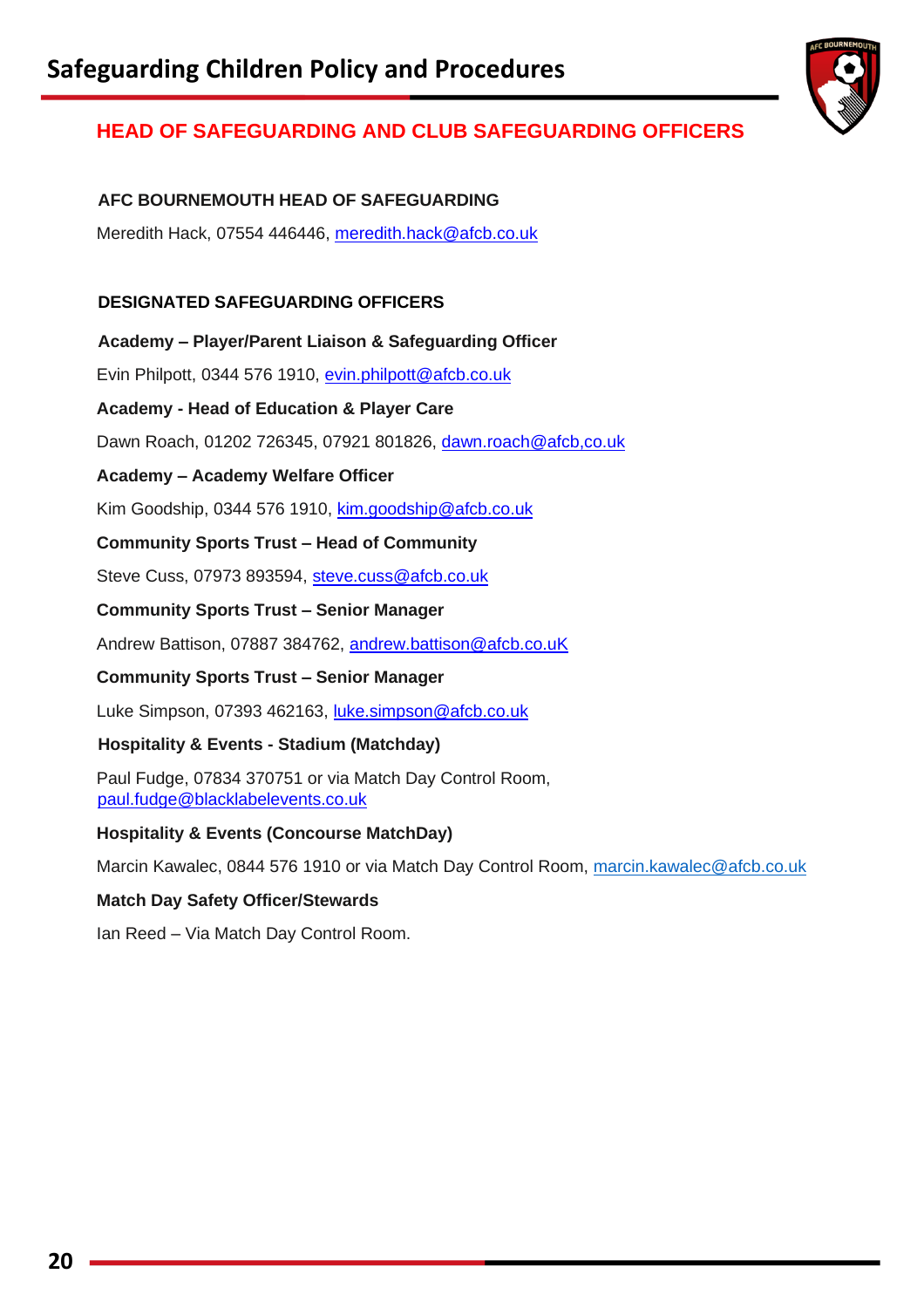

## **EXTERNAL CONTACTS AND RESOURCES**

If you are worried about the immediate safety or welfare of a child, young person or adult at risk contact:

#### **The Police 101 or (in an emergency) 999**

#### **BCP Services:**

#### **Bournemouth, Christchurch and Poole (BCP) Children's Services First Response Hub** 01202 735046 [childrensfirstresponse@bcpcouncil.gov.uk](mailto:childrensfirstresponse@bcpcouncil.gov.uk)

**BCP – Social Services out of hours service** 01202 738256 [childrensOOHS@bcpcouncil.gov.uk](mailto:childrensOOHS@bcpcouncil.gov.uk)

#### **BCP – Adult Social Care**  01202 123654 [asc.contactcentre@bcpcouncil.gov.uk](mailto:asc.contactcentre@bcpcouncil.gov.uk) Textphone (Individuals who are deaf, have hearing loss or speech impairment) 07747757570

**BCP Adult Social Care Out of Hours/Emergency Service** 0300 123 9895

#### **BCP Council Designated Officer (LADO)** 01202 817600 [lado@bcpcouncil.gov.uk](mailto:lado@bcpcouncil.gov.uk)

**Dorset Services:**

**Dorset Children's Advice and Duty Service (CHaD)**  01305 228866

**Dorset Council children's out of hours service**  01305 228866

**Dorset Direct - Adult Social Care** 01305 221016 [adultaccess@dorsetcouncil.gov.uk](mailto:adultaccess@dorsetcouncil.gov.uk)

**Emergency Duty Service** 01305 858250

**Dorset Council Designated Officer (LADO)** 01305 221122

**Safeguarding Manager** The English Football League, 10-12 West Cliff, Preston, PR1 8HU 01772 325940 [safeguarding@efl.com](mailto:safeguarding@efl.com)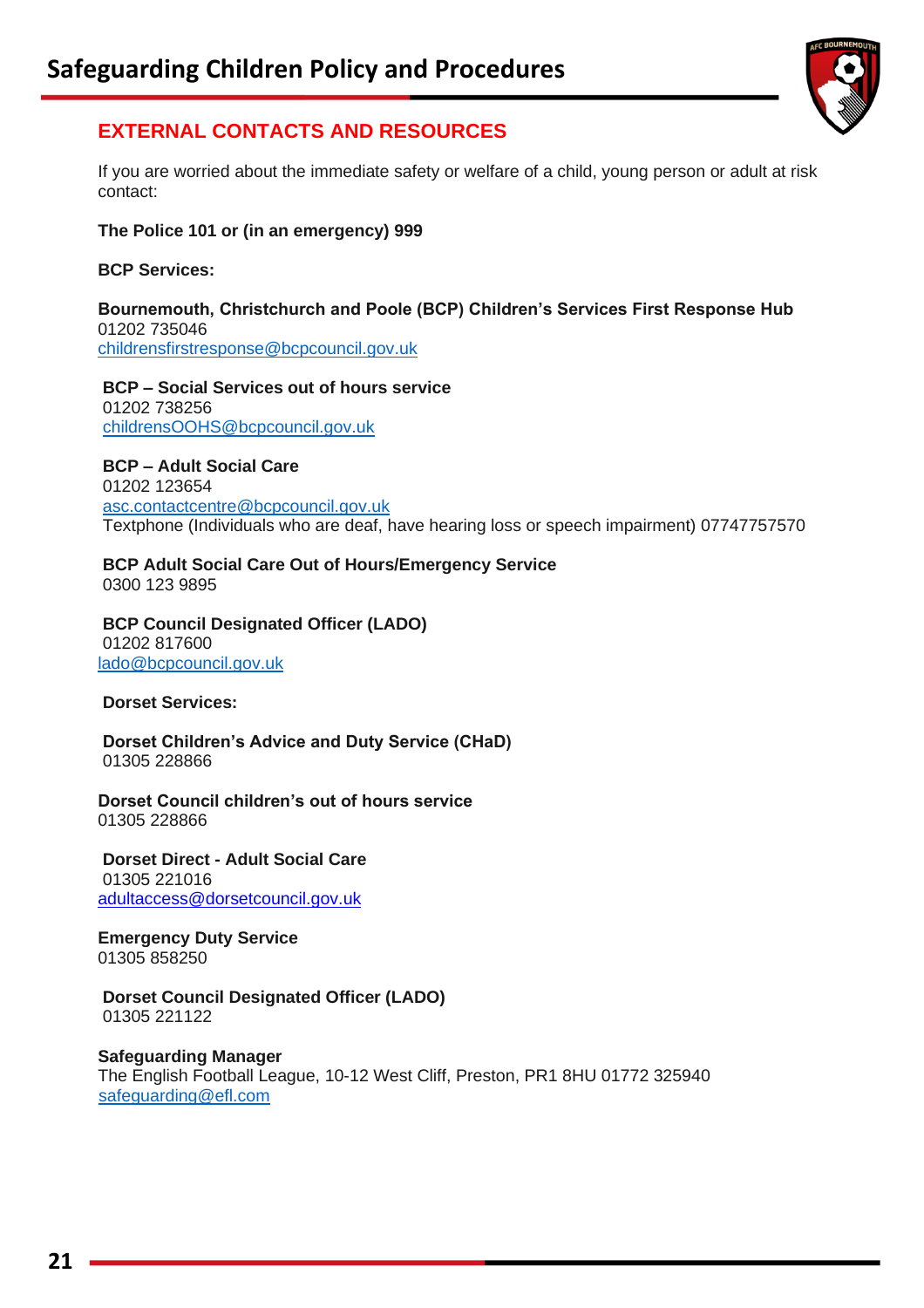#### **Appendix 1- AFC Bournemouth Safeguarding Organisational Structure Chart**

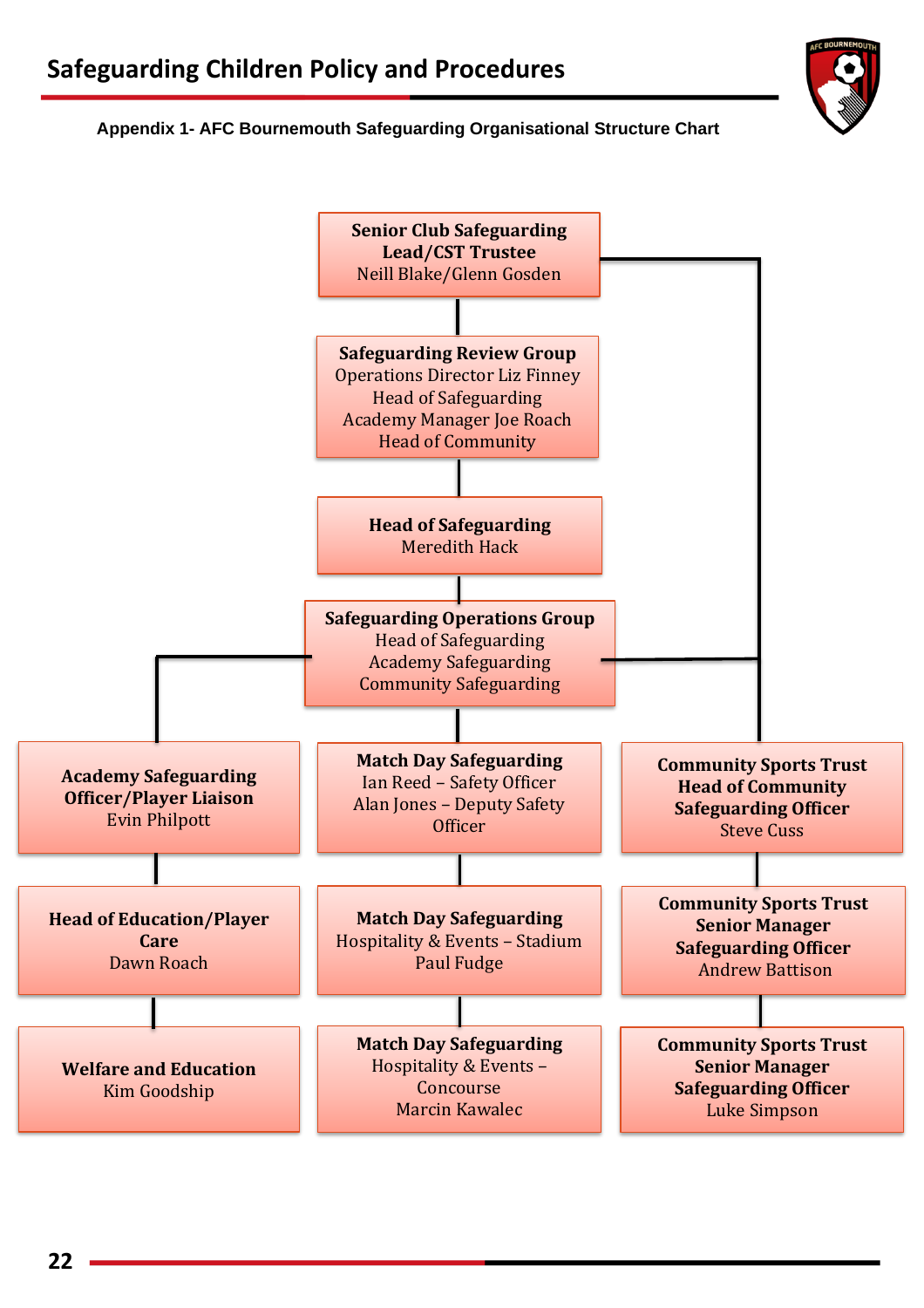

#### **Appendix 2 – Recognising abuse, poor practice and other safeguarding concerns:**

#### **Types of Abuse**

#### **Bullying**

Repeated behaviour intended to intimidate or upset someone and/or make them feel uncomfortable or unsafe, for example, name calling, exclusion or isolation, spreading rumours, embarrassing someone in public or in front of their peers, threatening to cause harm, physically hurting someone or damaging their possessions.

Any reported incidents of bullying by a staff member to child, child to staff member or child to child will be taken seriously and investigated by a Safeguarding Officer.

#### **Procedures for dealing with incidents of bullying are contained within the club's Anti-Bullying Policy.**

#### **Cyberbullying**

The use of technology to harass, threaten, embarrass, humiliate, spread rumours or target another person. By definition, it occurs among children. When an adult is the victim, it may meet the definition of cyber harassment or cyberstalking.

#### **Emotional Abuse**

Any act or other treatment which may cause emotional damage and undermine a person's sense of wellbeing, including persistent criticism, denigration or putting unrealistic expectations on children and, isolation, verbal assault, humiliation, blaming, controlling, intimidation or use of threats.

#### **Neglect**

Ongoing failure to meet the basic needs of children. Neglect may involve failing to provide adequate food or shelter including exclusion from home or abandonment, failing to protect them from physical and emotional harm or danger or failing to ensure access to appropriate medical care or treatment. It may also include neglect of, or unresponsiveness to, basic emotional needs.

#### **Physical Abuse**

Any deliberate act causing injury or trauma to another person, for example, hitting, slapping, pushing, kicking, burning, giving a person medicine that they do not need and/ or that may harm them or application of inappropriate restraint measures.

In an activity setting, it may involve failing to ensure that children are safe and adequately supervised or exposing them to unnecessary risks.

#### **Sexual Abuse**

Any act which results in the exploitation of children, whether with their consent or not, for the purpose of sexual or erotic gratification. This includes noncontact activities, such as indecent exposure, involving children in witnessing sexual acts, looking at sexual images/pornography or grooming them in preparation for abuse (including via the internet). Whilst legally children aged sixteen have reached the age of consent for sexual activity, it is unacceptable for any member of Staff to abuse their relationship of trust for sexual gratification.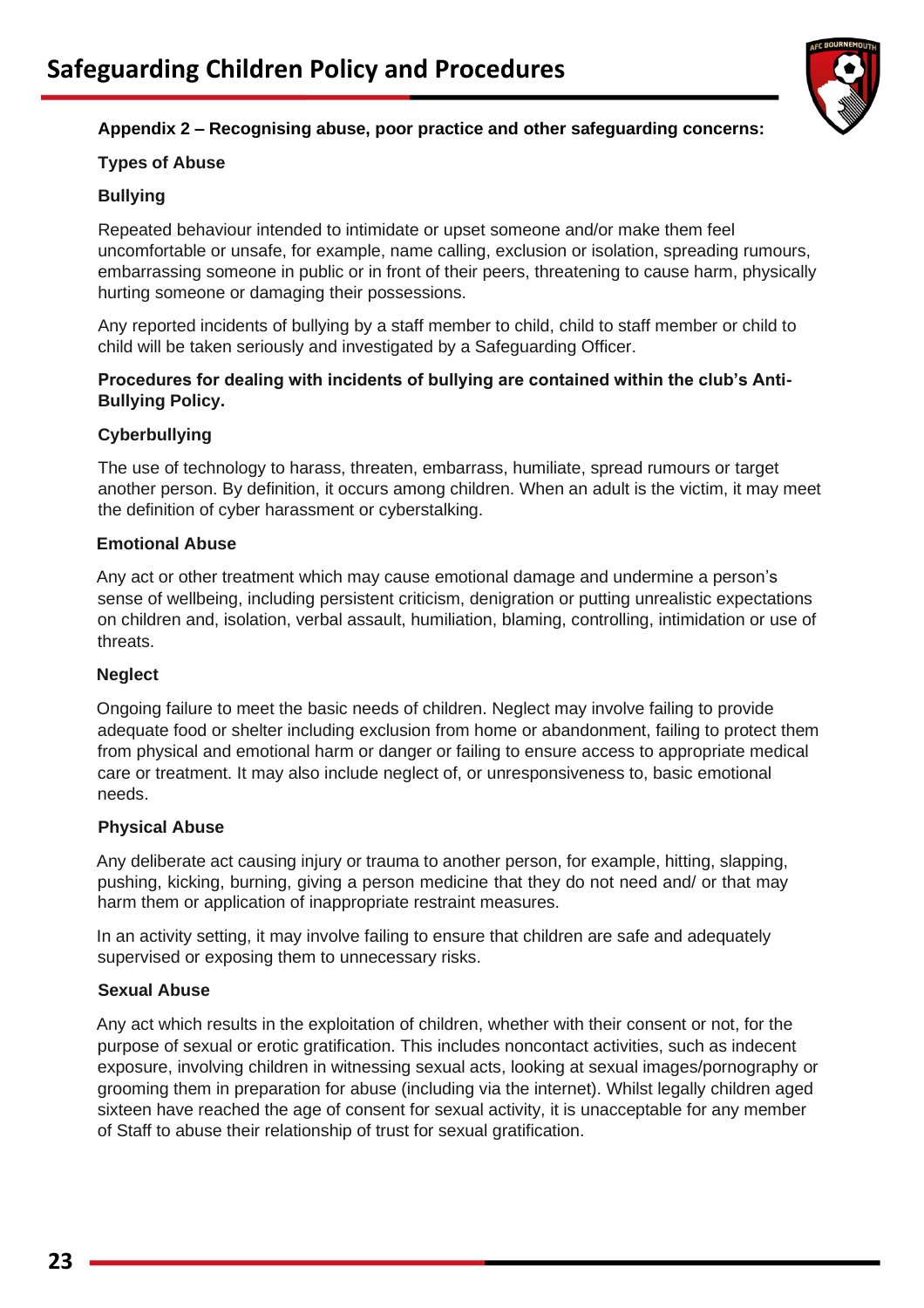

#### **Other Safeguarding Concerns**

#### **Child Criminal Exploitation**

Occurs where an individual or group takes advantage of an imbalance of power to coerce, control, manipulate or deceive a child or young person under the age of 18. The victim may have been criminally exploited even if the activity appears to be consensual. Child criminal exploitation does not always involve physical contact, it can also occur through the use of technology.

It can also involve force and/or enticement - based methods of compliance and is often accompanied by violence or threats of violence.

Child criminal exploitation is intrinsically linked to child trafficking, modern slavery and child sexual exploitation.

#### **Child Sexual Exploitation (CSE)**

A form of child sexual abuse. It occurs where an individual or groups of people take advantage of an imbalance of power to coerce, manipulate or deceive a child into sexual activity in exchange for something the victim needs or wants and/or for the financial advantage or increased status of the perpetrator or facilitator. The victim may have been sexually exploited even if the sexual activity appears consensual. child sexual exploitation can also take place through the use of technology.

#### **Contextual Safeguarding**

Safeguarding incidents and/or behaviours can be associated with factors outside of the football/ school and/or can occur between children outside of the football/school environment. All staff should be considering the context within such incidents and/or behaviours occur. This is known as contextual safeguarding. This means assessments of children should consider whether wider environmental factors are present in a child's life that are a threat to their safety and or welfare.

#### **County Lines**

The organised criminal distribution of drugs by gangs from the big cities into smaller towns and rural areas using children and vulnerable people. This involves the use of dedicated mobile phone lines or 'deal lines' Gangs recruit children and vulnerable people through deception, intimidation, violence, debt bondage and/or grooming. Gangs also use local properties as a base for their activities, and this often involves taking over the home of a person who is unable to challenge them. County lines gangs pose a significant threat to children and vulnerable people upon whom they rely to conduct and/or facilitate such criminality.

#### **Discriminatory Abuse**

Abuse or bullying because of discrimination occurs when motivated by a prejudice against certain people or groups of people. This may be because of an individual's age, disability, gender reassignment, marriage or civil partnership status, pregnancy and maternity, race, religion and belief, sex or sexual orientation' Actions may include unfair or less favourable treatment, culturally insensitive comments, insults and 'banter'.

#### **Domestic Abuse**

Any incident or pattern of incidents of controlling, coercive or threatening behaviour, violence or abuse between those aged sixteen or over, who are or have been intimate with partners or family members regardless of gender or sexuality. This can encompass, but is not limited to: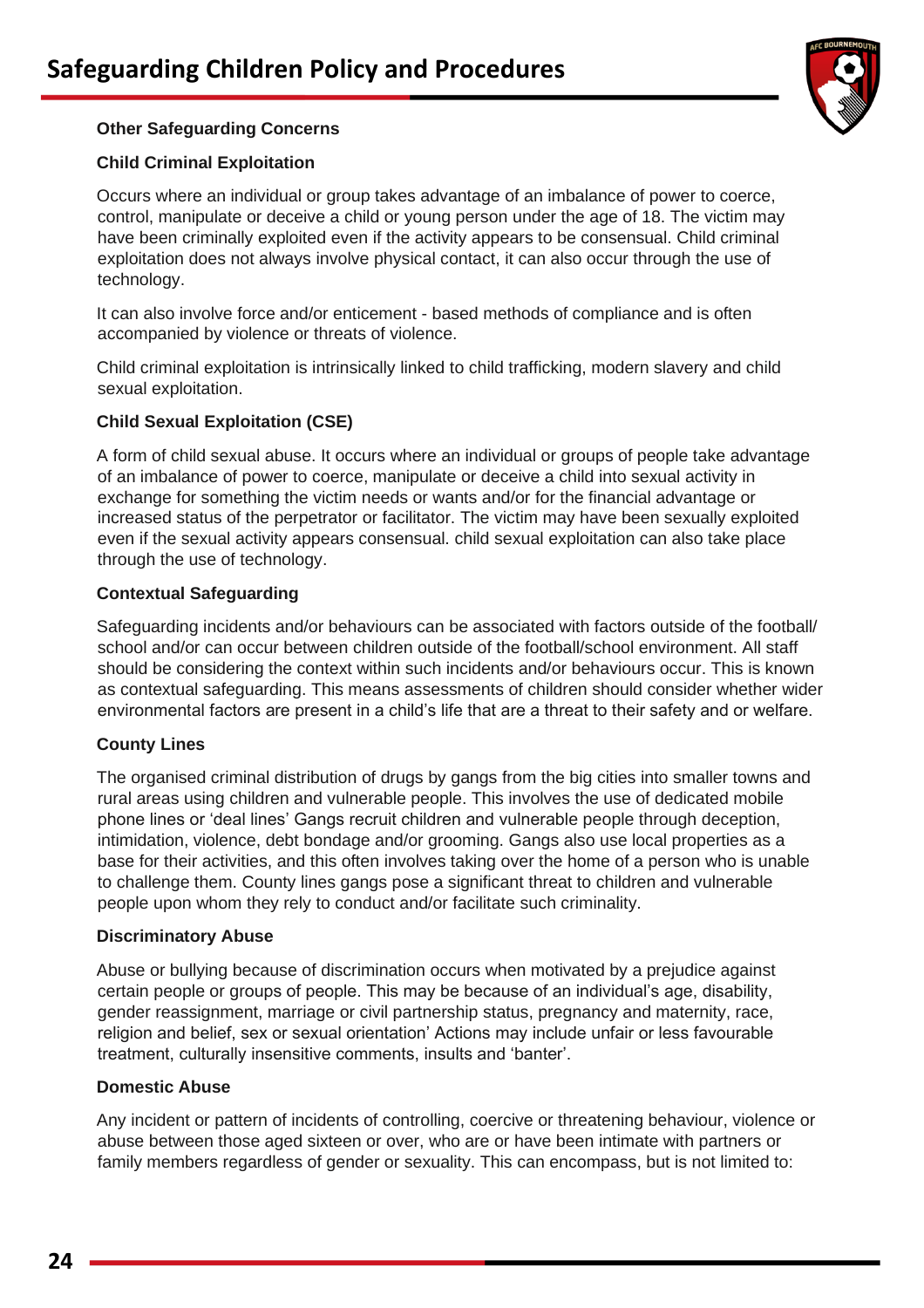

psychological, physical, sexual, financial, emotional abuse and so called 'honour' based violence.

#### **Extremism and Radicalisation**

The process by which a person comes to support terrorism and forms of extremism leading to terrorism. Anybody from any background can become radicalised. The grooming of children for the purposes of involvement in extremist activity is a serious safeguarding issue.

From July 2015, all schools and childcare providers are subject to a duty under the 'Counter Terrorism and Security Act 2015 in the exercise of their functions, to have 'Due Regard' to the need to prevent people from being drawn into terrorism. This duty is known as the Prevent Duty.

The guidance and advice provided is intended to help childcare providers think about what they can do to protect children from the risk of radicalisation.

This is seen as a childcare providers wider safeguarding duties and similar in nature to protecting children from other forms of harm (eg, drugs, gangs, neglect, sexual exploitation) References: Keeping Children Safe in Education 2020 <https://www.gov.uk/government/publications/keeping-children-safe-in-education--2>

Prevent is part of the governments Counter-Terrorism Strategy. The overall principle is to safeguard vulnerable individuals and stop people becoming terrorists or supporting terrorism. 'Channel' is part of the Prevent Strategy. The process is a multi-agency approach to identifying and providing support to individuals who are at risk of being drawn into terrorism.

#### **Female Genital Mutilation (FGM)**

Involves procedures that intentionally alter or injure female genital organs for non-medical reasons. The procedure has no health benefits for girls and women. The Female Genital Mutilation Act makes it illegal to practice FGM in the UK or to take women and girls who are British nationals or permanent residents of the UK abroad for FGM whether or not it is unlawful in another country.

#### **Grooming**

The process of developing a relationship with and the trust of an individual, and sometimes their family, to exploit, abuse or traffic them. Grooming can happen both online and in person.

#### **Hazing**

Any rituals, initiation, activities, actions or situations, with or without consent, which recklessly, intentionally or unintentionally endangers the physical or emotional wellbeing of children.

#### **Infatuations**

Children may develop an infatuation with a member of staff who works with them. Such situations should be handled sensitively to maintain the dignity and safety of all concerned. Staff should be aware that in such circumstances, there is a high risk that words or actions may be misinterpreted and that allegations could be made against staff. They should therefore ensure that their own behaviour is above reproach. A member of staff who becomes aware that a child may be infatuated with him/her or with a colleague, should discuss this at the earliest opportunity with the Head of Safeguarding or other Designated Safeguarding Officer.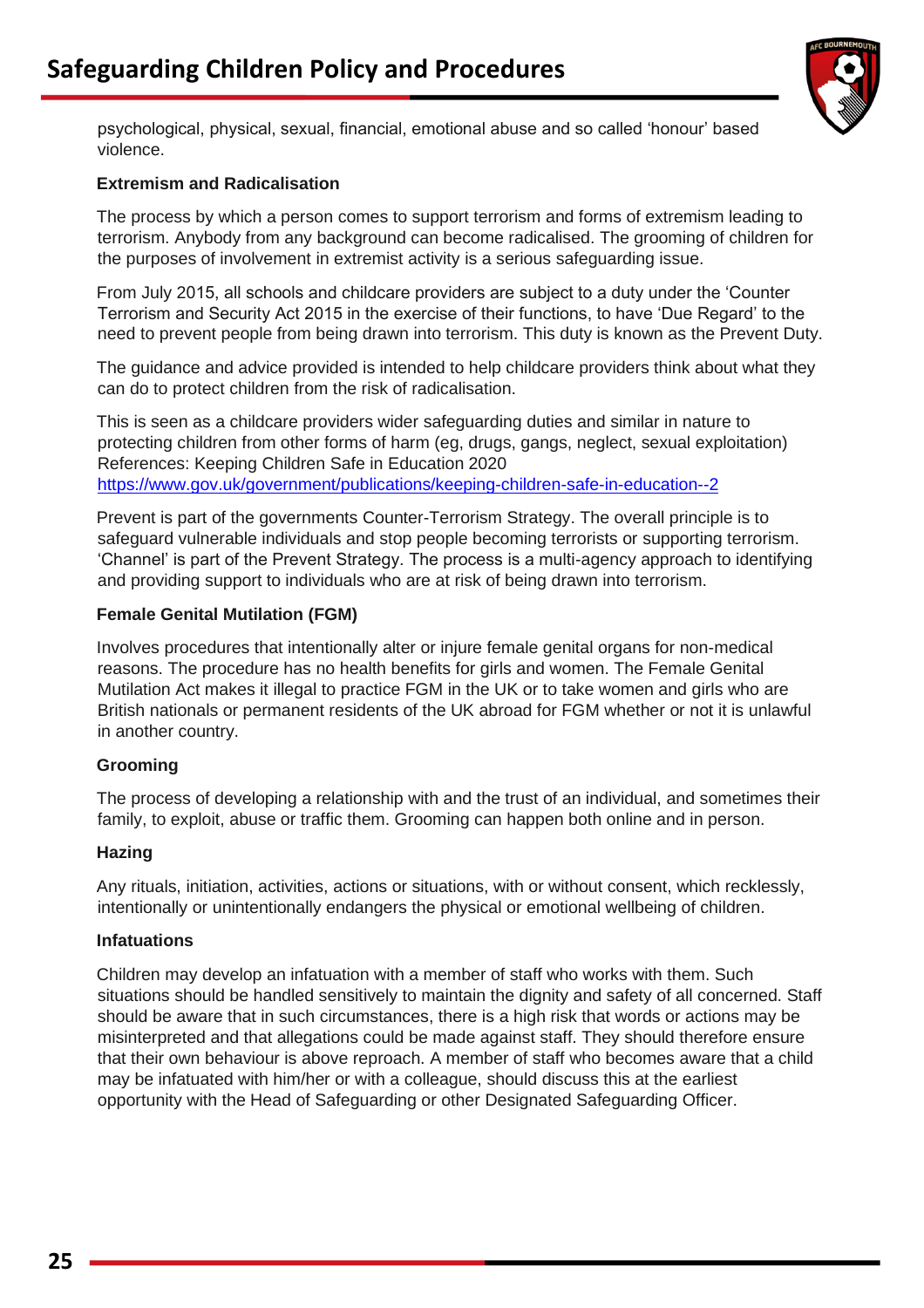

#### **Mental Health**

Mental health plays a key role in a child's overall wellbeing and can be affected by various factors, including environment, stress, family circumstances, or abuse and neglect. Negative experiences can adversely affect a child's mental health, just as positive experiences can help improve it. The mental health of children and young people is the responsibility of everyone.

There are numerous support services who specialise supporting young people experiencing mental health problems:

NSPCC:<https://www.nspcc.org.uk/keeping-children-safe/childrens-mental-health/>

Young Minds:<https://www.youngminds.org.uk/>

Kooth:<https://www.kooth.com/>

#### **Online Abuse**

This any type of abuse that occurs on the internet, mobile phones, social media, emails, online chats, gaming and live stream sites. Children are at risk from strangers purporting to be another person (usually an adult pretending to be a peer), or peer on peer abuse.

The three main areas of online risk could be categorised as:

**content**: being exposed to illegal, inappropriate or harmful material; for example, pornography, fake news, racist or radical and extremist views.

**contact:** being subjected to harmful online interaction with other users; for example, commercial advertising as well as adults posing as children or young adults.

**conduct:** personal online behaviour that increases the likelihood of, or causes, harm; for example, making, sending and receiving explicit images, or online bullying.

Organisations such as the UK Safer Internet Centre and the Child Exploitation & Online Protection Centre (CEOP) can be contacted directly to report online concerns or to provide online safety tips, advice and resources to both children and parents.

Link to the UK Safer Internet Centre website - <https://www.saferinternet.org.uk/>

Link to the CEOP website - <https://www.ceop.police.uk/safety-centre/>

#### **Peer-on-peer abuse**

Children can be taken advantage of or harmed by their peers. Peer-on-peer abuse is any form of physical, sexual, emotional and financial abuse, and coercive control, exercised between individuals and within relationships (both intimate and non-intimate).

#### **Sexting**

Is the act of generating and/or sharing sexually explicit photographs or images, primarily through SMS on mobile phones but also using the internet.

This often occurs after the breakdown of relationships involving young people (U18's) and can cause enormous distress to the young person affected.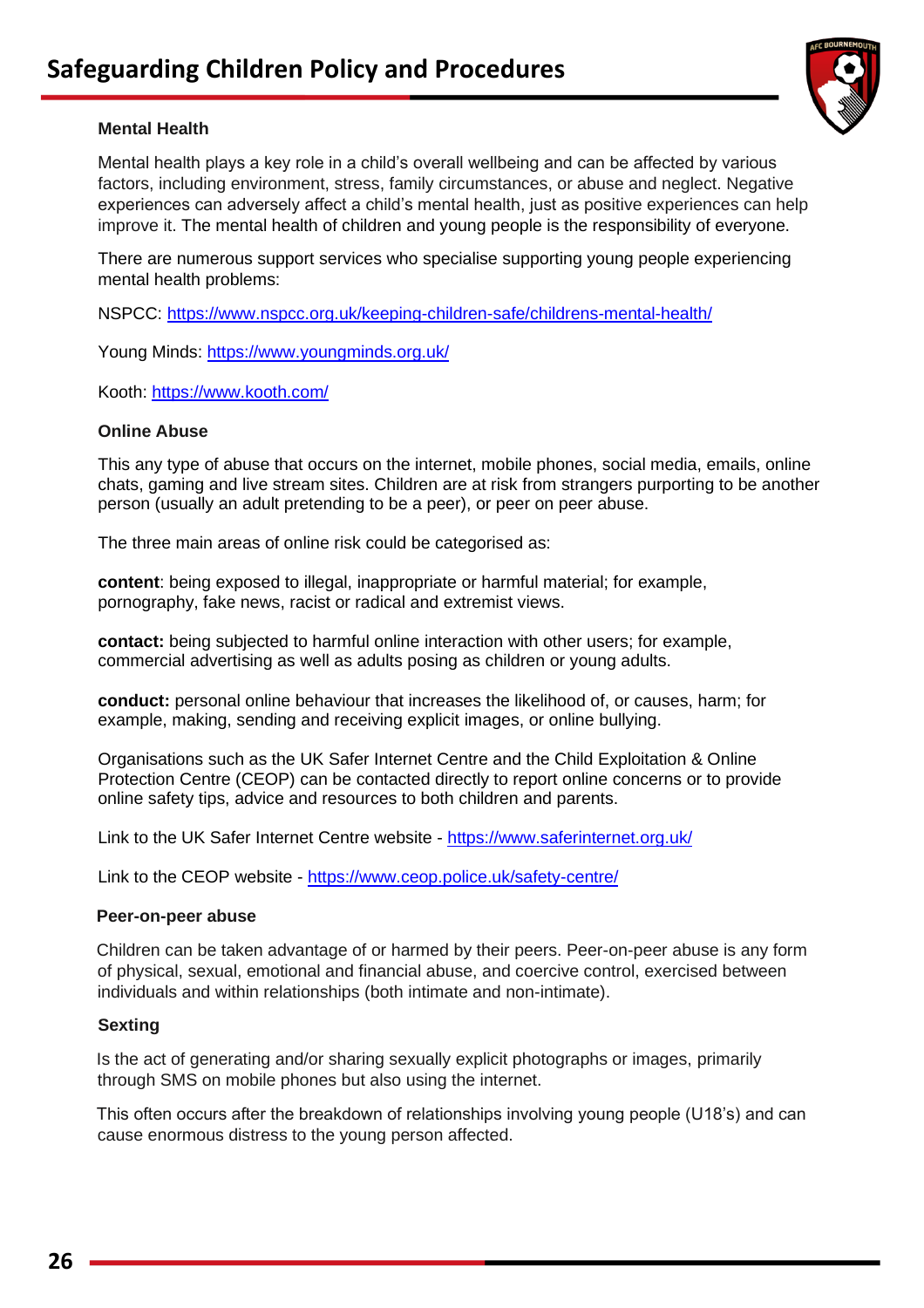

Crimes involving child abuse images fall under the Protection of Children Act 1978 and Sexual Offences Act 2003.

#### **Sexual Communication with a Child**

Is committed when a person 18 or over intentionally communicates with a child under 16, who the adult does not reasonably believe to be 16 or over, if the communication is sexual or if it is intended to encourage the child to make a communication which is sexual. The offence is committed whether or not the child communicates with the adult.

The offence will only apply where the defendant can be shown to have acted for the purposes of obtaining sexual gratification.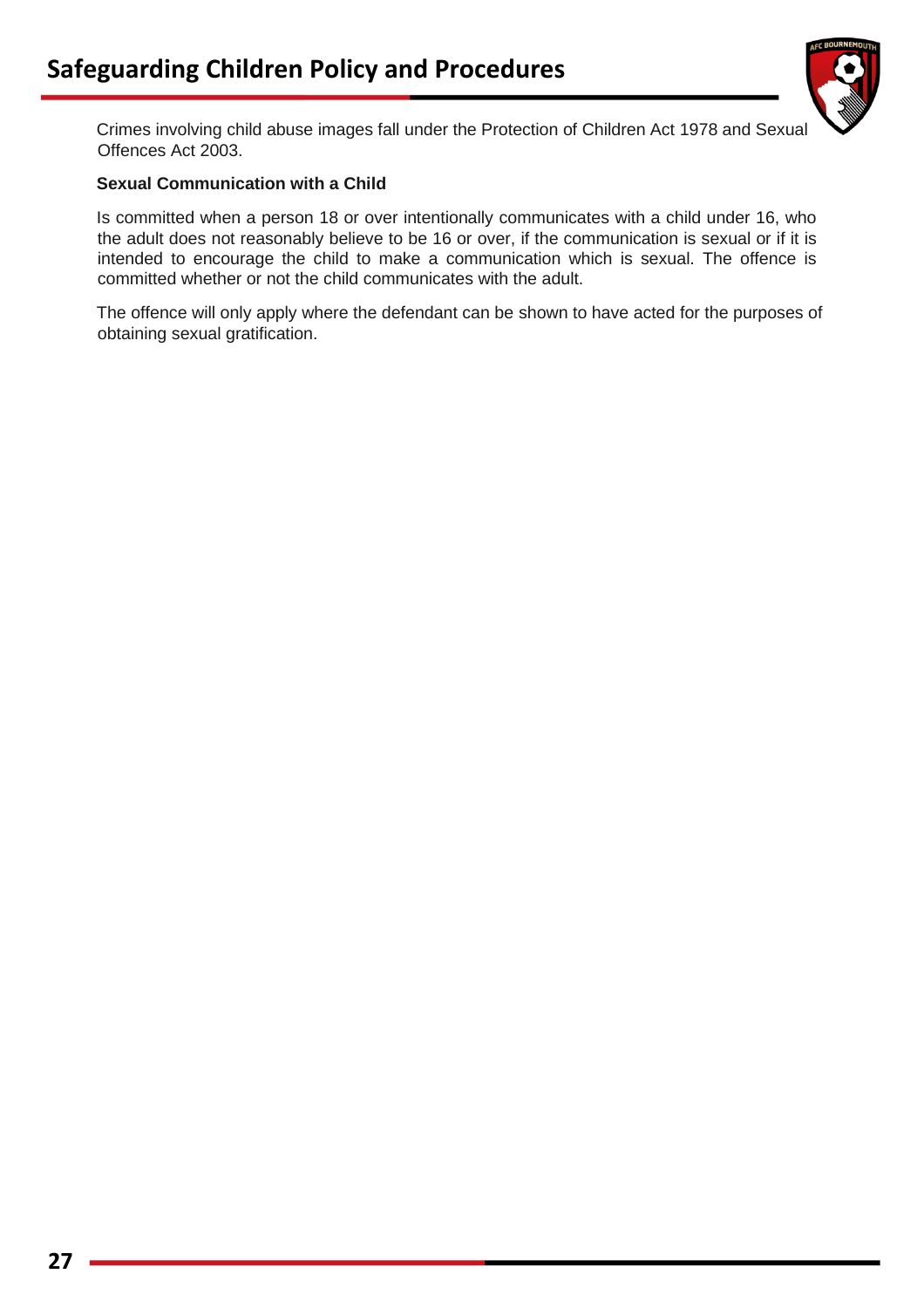

#### **Appendix 3 - Signs and indicators of abuse:**

One of more of the following might trigger concerns about a child: The signs may vary according to the age and understanding of the child

- A sudden change in behaviour
- Something a child says
- Physical signs of abuse

| Category of abuse      | <b>Physical signs</b>                                                                                                                                                                                                        | <b>Behavioural signs</b>                                                                                                                                                                                                                                                                                  |
|------------------------|------------------------------------------------------------------------------------------------------------------------------------------------------------------------------------------------------------------------------|-----------------------------------------------------------------------------------------------------------------------------------------------------------------------------------------------------------------------------------------------------------------------------------------------------------|
| <b>Physical abuse</b>  | Physical signs such as<br>unexplained and unusual<br>bruising, finger and strap<br>marks, injuries, cigarette<br>burns, bite marks,<br>fractures, scalds, missing<br>teeth.                                                  | Behavioural signs such as fear of<br>contact, aggression, temper,<br>running away, fear of going home,<br>reluctance to change or uncover<br>body, depression, withdrawal,<br>bullying or abuse of others.                                                                                                |
| <b>Neglect</b>         | Physical signs such as<br>constant hunger, ill-fitting<br>or inappropriate clothes,<br>weight change, untreated<br>conditions, continual<br>minor infections, failure to<br>supply hearing aids,<br>glasses and or inhalers. | Behavioural signs such as always<br>being tired, early or late, absent,<br>few friends, regularly left alone,<br>stealing, no money, parent or<br>carer not attending or supportive.                                                                                                                      |
| <b>Sexual abuse</b>    | Physical signs such as<br>genital pain, itching,<br>bleeding, bruising,<br>discharge, stomach<br>pains, discomfort,<br>pregnancy, incontinence,<br>urinary infections or<br>STDs, thrush, anal pain<br>on passing motions.   | Behavioural signs such as<br>apparent fear of someone,<br>nightmares, running away,<br>sexually explicit knowledge or<br>behaviour, masturbation, bed-<br>wetting, eating problems,<br>substance abuse, unexplained<br>money or gifts, acting out with<br>toys, self-harm.                                |
| <b>Bullying</b>        | Physical signs such as<br>weight change,<br>unexplained injuries and<br>bruising, stomach and<br>headaches, bed-wetting,<br>disturbed sleep, hair<br>pulled out.                                                             | Behavioural signs such as<br>difficulty making friends, anxiety<br>over school, truancy, withdrawn,<br>anger, moodiness, suicide<br>attempts, reduced performance,<br>money and possessions reported<br>as lost, stealing from within the<br>family, distress and anxiety on<br>reading texts or e-mails. |
| <b>Emotional abuse</b> | Physical signs such as<br>weight change, lack of<br>growth or development,<br>unexplained speech<br>disorders, self-harm,<br>inappropriate clothing.                                                                         | Behavioural signs such as unable<br>to play, fear of mistakes, fear of<br>telling parents, withdrawn,<br>unexplained speech and<br>language difficulties, few friends.                                                                                                                                    |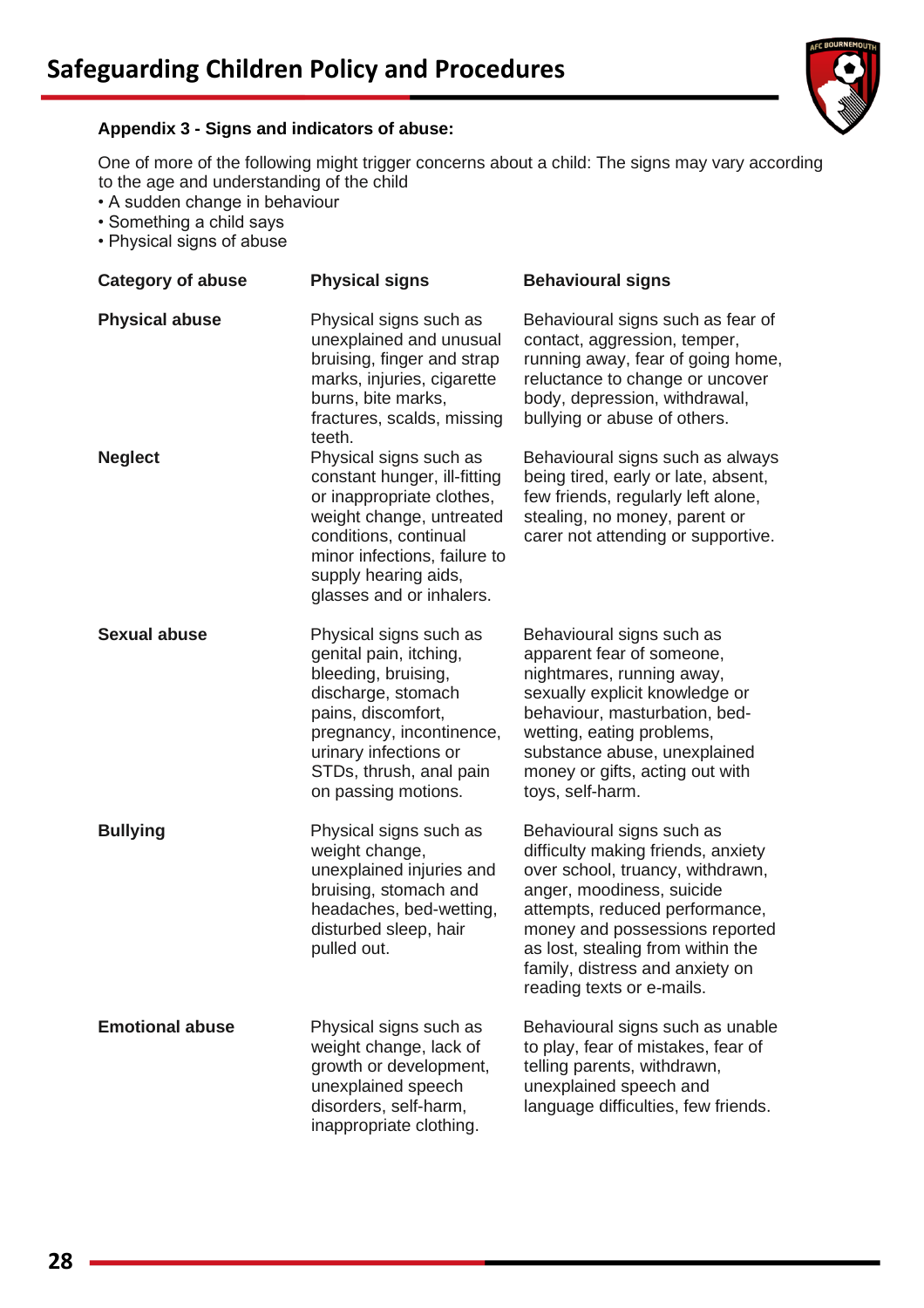

#### **Appendix 4 – AFC Bournemouth Safeguarding Concern Report Form and flowchart:**

#### **Safeguarding Children & Vulnerable Adult Incident Report**

*The form should be used to accurately record disclosure of a safeguarding incident and the initial action taken. Radicalisation in relation to terrorism is also a Safeguarding issue.*

| Time & Date Incident Form completed:                            |                                                                                                                                    |  |  |
|-----------------------------------------------------------------|------------------------------------------------------------------------------------------------------------------------------------|--|--|
| <b>Name of person completing Form:</b>                          |                                                                                                                                    |  |  |
| <b>Contact Details:</b>                                         |                                                                                                                                    |  |  |
|                                                                 |                                                                                                                                    |  |  |
| Time, day and date that incident<br>occurred:                   | Type of incident:<br><b>Verbal abuse</b>                                                                                           |  |  |
| <b>Location of the Incident:</b>                                | $\Box$ Sexual abuse including CSE<br><b>Physical abuse including</b><br>domestic abuse<br><b>Neglect</b>                           |  |  |
| <b>Relationship of Vulnerable Person to AFC</b><br>Bournemouth. | <b>Emotional abuse or bullying</b><br>$\Box$<br><b>Financial abuse or theft</b><br><b>PREVENT</b> (terrorism or<br>radicalisation) |  |  |
| Is the incident racially motivated or<br>discriminatory?        | Vulnerable person taken to<br>hospital<br><b>Poor Practice</b><br>Other (specify e.g. accident)                                    |  |  |
| Personal details of vulnerable person:                          | Details of person reporting the incident:                                                                                          |  |  |
| Title Mr/ Mrs/ Miss/ Ms/ Other (specify):                       | Title Mr/ Mrs/ Miss/ Ms/ Other (specify):                                                                                          |  |  |
| <b>Full Name:</b>                                               | <b>Full Name:</b>                                                                                                                  |  |  |
| Age & Date of Birth:                                            | Age & Date of Birth:                                                                                                               |  |  |
| Gender:                                                         | Gender:                                                                                                                            |  |  |
| <b>Ethnicity:</b>                                               | <b>Ethnicity:</b>                                                                                                                  |  |  |
| Any known disability?                                           | <b>Relationship to Injured party:</b>                                                                                              |  |  |
| <b>Address &amp; Contact details:</b>                           | <b>Address &amp; Contact details:</b>                                                                                              |  |  |
| Parent/Carers name & contact details:                           |                                                                                                                                    |  |  |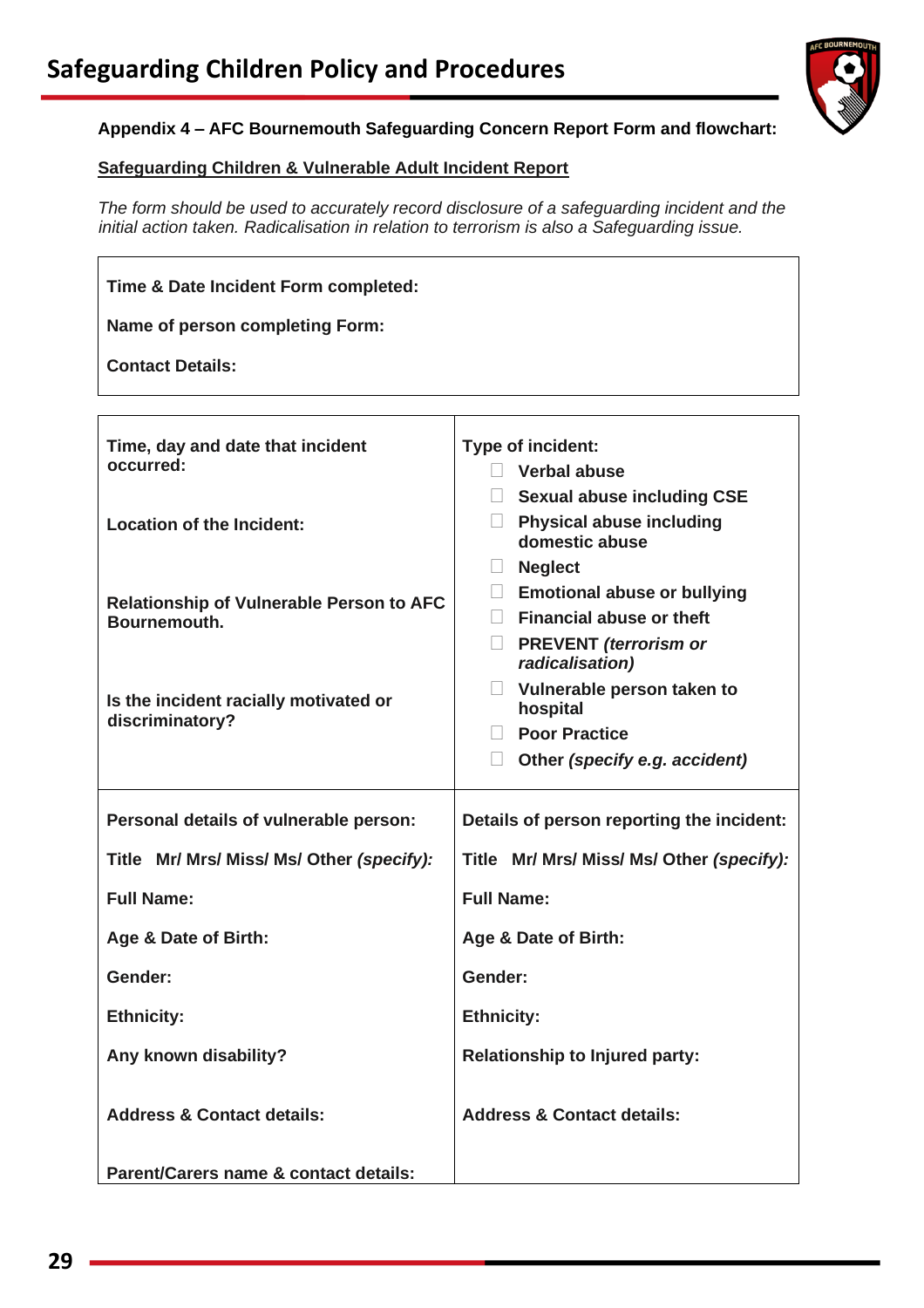

| Personal details of the person causing<br>concern:                                                                                                     |                                                                                                                                                                                                                                                                                                                                                                         |
|--------------------------------------------------------------------------------------------------------------------------------------------------------|-------------------------------------------------------------------------------------------------------------------------------------------------------------------------------------------------------------------------------------------------------------------------------------------------------------------------------------------------------------------------|
| Title Mr/ Mrs/ Miss/ Ms/ Other (specify):                                                                                                              |                                                                                                                                                                                                                                                                                                                                                                         |
| <b>Full Name:</b>                                                                                                                                      |                                                                                                                                                                                                                                                                                                                                                                         |
| Age & Date of Birth:                                                                                                                                   |                                                                                                                                                                                                                                                                                                                                                                         |
| Gender:                                                                                                                                                |                                                                                                                                                                                                                                                                                                                                                                         |
| <b>Ethnicity:</b>                                                                                                                                      |                                                                                                                                                                                                                                                                                                                                                                         |
| Any known disability?                                                                                                                                  |                                                                                                                                                                                                                                                                                                                                                                         |
| <b>Address &amp; Contact details:</b>                                                                                                                  |                                                                                                                                                                                                                                                                                                                                                                         |
| Parent/Carers name & contact details:                                                                                                                  |                                                                                                                                                                                                                                                                                                                                                                         |
| <b>Relationship of person to AFC</b><br>Bournemouth.                                                                                                   |                                                                                                                                                                                                                                                                                                                                                                         |
| Please indicate nature and position of<br>any injury:                                                                                                  | Guidance:<br>If physical abuse has taken place, you<br>may observe visible bruises and marks<br>but do not ask a vulnerable person to<br>remove or adjust clothing to observe<br>them.                                                                                                                                                                                  |
| Please record details of who assisted the<br>vulnerable person and what initial<br>actions were taken to secure their<br>immediate comfort and safety: | <b>Guidance:</b><br><b>Remember to use your 'Safeguarding</b><br>quick reference guide for those working<br>within AFC Bournemouth Football<br>Club'.<br>If notified of a possible sexual assault<br>that has taken place within the last 7<br>days, you must notify the Police at the<br>time you are advised; as there may still<br>be recoverable forensic evidence. |

**Detailed account of incident:**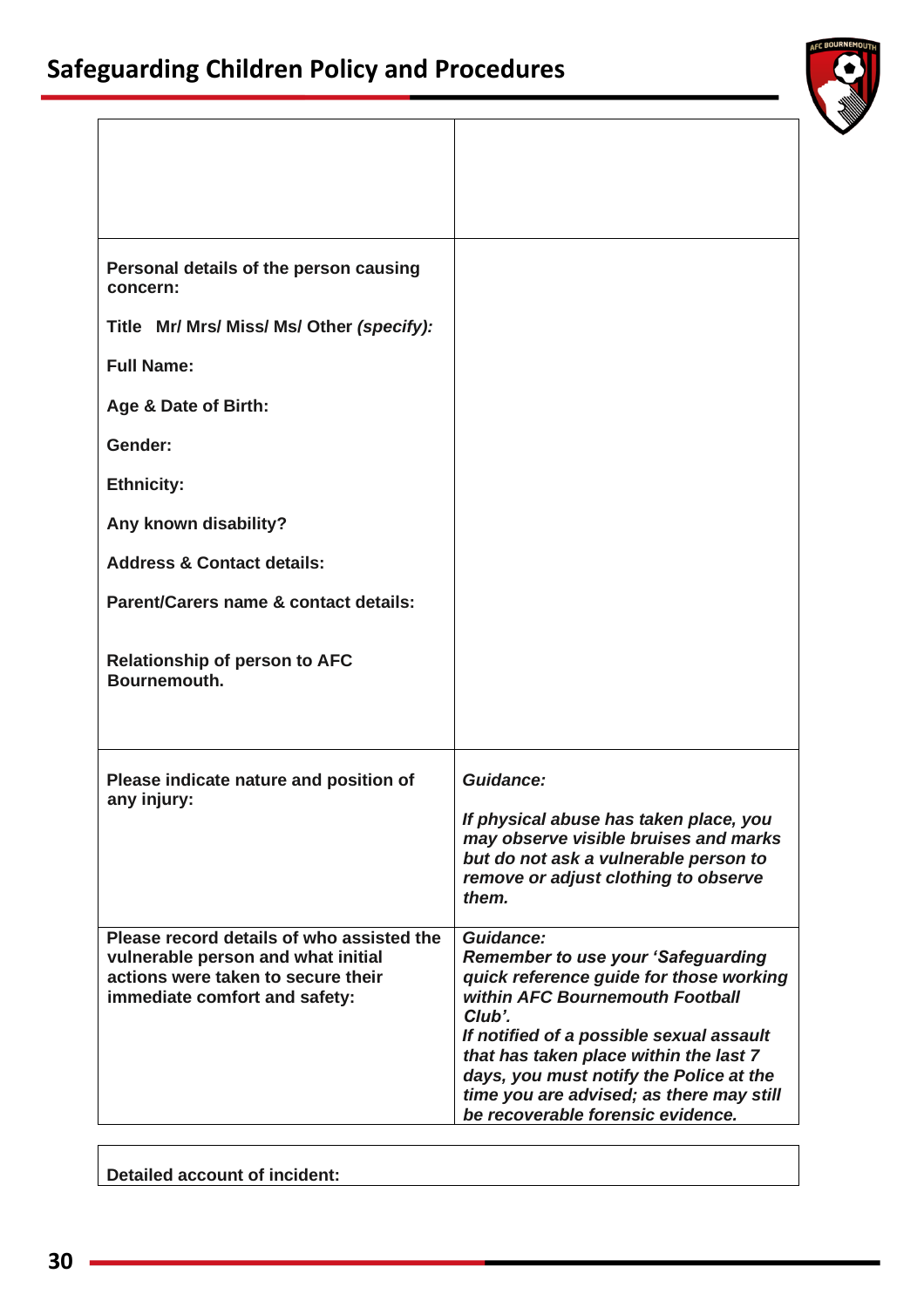

#### *Guidance:*

*Once an entry has been made it must not be altered or deleted, additional information can be recorded chronologically to clarify previous errors and omissions.*

*Make careful notes of what is actually said by the person making the disclosure, record dates, times and events. Sign and date your notes and report a detailed account of the facts to your Safeguarding Officer or to your Head of Safeguarding. Keep it Factual!*

*Please record all known details of any person subject of an allegation and their connection with the injured party and AFC Bournemouth. If the subject of the allegation is aware that this incident has been reported can you take steps to prevent evidence being destroyed such as social media / CCTV? If the subject of the allegation is unknown please record a full description and details of social media activity, places frequented and associates.*

**Please provide names and contact details of any witnesses to the incident:**

**Internal Club Safeguarding Notifications made:**

**Please record name and contact details of person advised; and day, date, time, method of contact; and guidance received.**

**External Agencies Contacted:**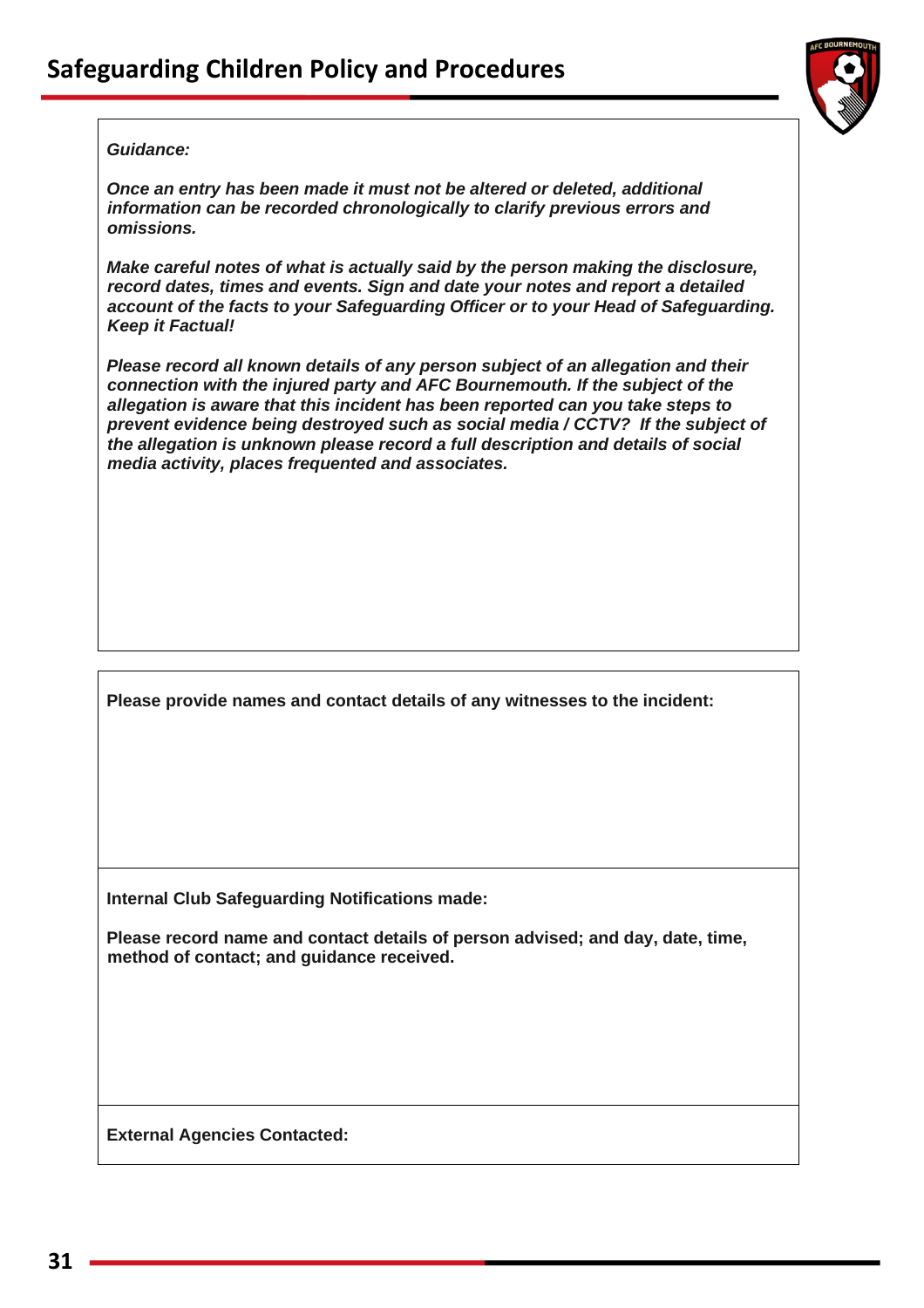## **Safeguarding Children Policy and Procedures**



*You can make an immediate referral to a statutory agency if you are concerned about a vulnerable person's immediate safety. You should obtain the consent of a parent/carer in cases involving a child before doing so unless that person is implicated. The consent of a vulnerable adult should normally be obtained prior to a referral being made. If consent is an issue, please contact your safeguarding officer or head of safeguarding immediately.*

**Please record day, date, time, and method of referral; and the name and contact details of any person(s) contacted; together with any connecting reference numbers.**

- **Police (101 non-emergency, 999 emergency)**
- **Local Social Services**
- **Other: (e.g. NSPCC 24hour help line 0808 800 5000))**

**AFC BOURNEMOUTH FOR HEAD OF SAFEGUARDING USE ONLY.**

**DATE RECEIVED:**

**INTERNAL CASE REFERENCE:**

**SAFEGUARDING ACTION & DECISION LOG STARTED YES/NO**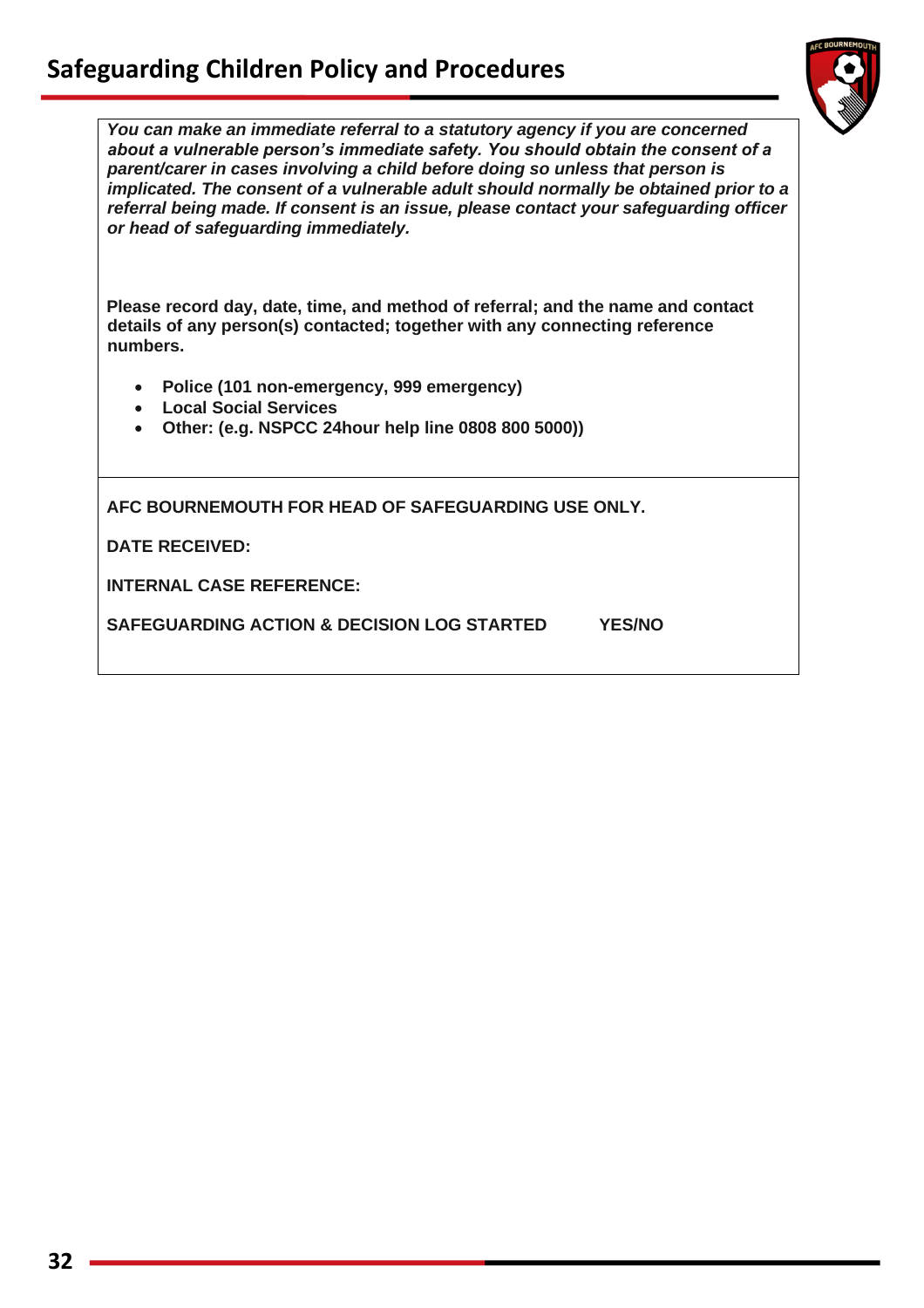**Appendix 5- Responding to a concern, incident or allegation Flowchart**

#### Responding to a concern an incident or allegation

The flowchart presented below, details the immediate response to an incident or concern involving a child or other vulnerable person.



#### **33**